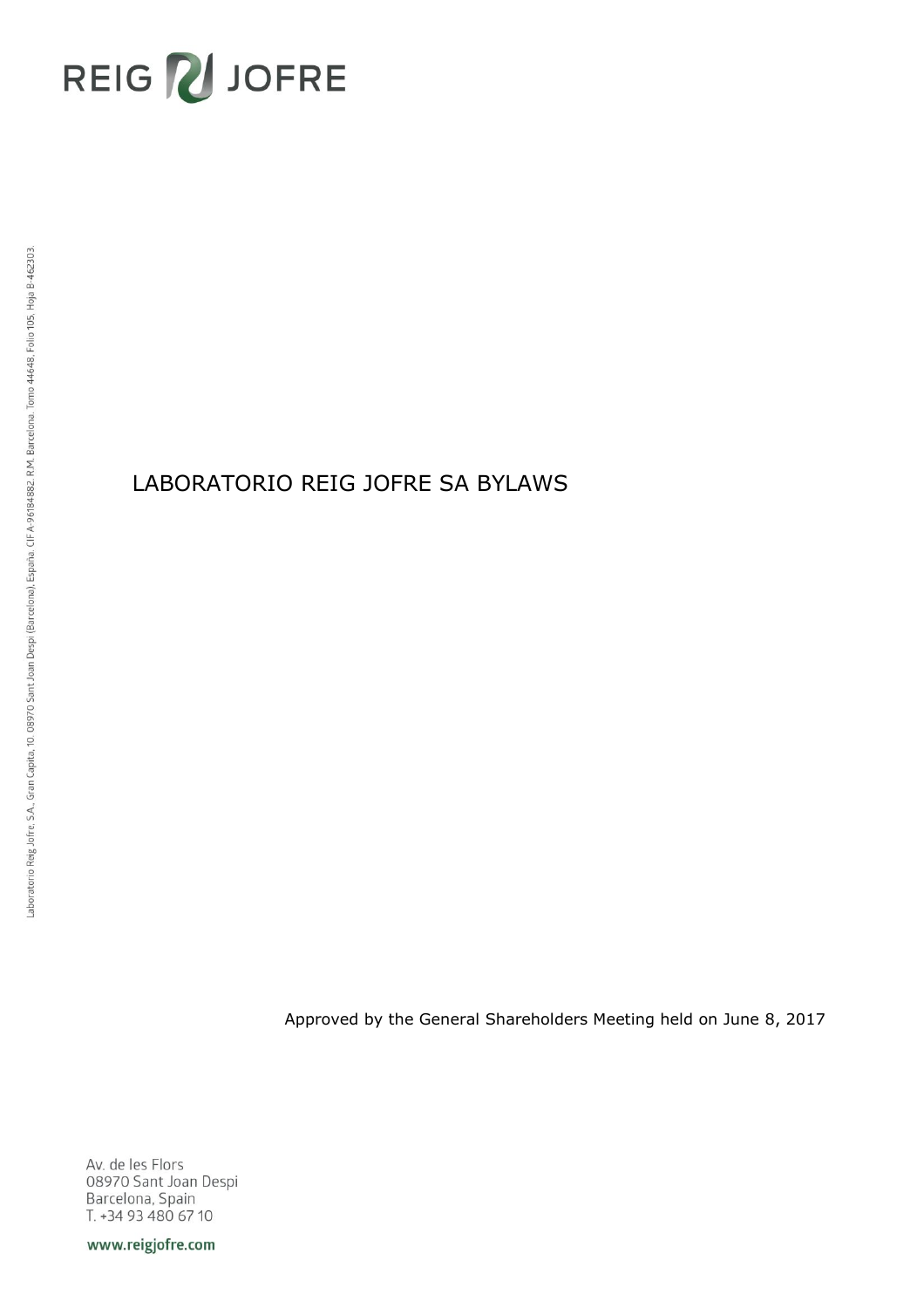#### **LABORATORIO REIG JOFRE, S.A. - BYLAWS**

#### **CHAPTER ONE NAME, CORPORATE PURPOSE, DURATION AND REGISTERED OFFICES OF THE COMPANY**

#### **Article 1 - COMPANY NAME AND LEGAL REGIME.**

The name of the company will be "LABORATORIO REIG JOFRE, S.A.".

It will be a Spanish company and it will be governed by these bylaws, the Corporate Enterprises Act and any other applicable legal provisions.

#### **Article 2 - CORPORATE PURPOSE.**

The Company's corporate purpose is as follows:

- 1) The manufacture, purchase and sale, research, development, innovation and registration, both nationally and internationally, of raw materials, pharmaceuticals, biotechnology products, nutritional supplements, health products, medical devices, cosmetics, pharmacy, food and other products related directly or indirectly to health, cosmetics and/or human or animal food.
- 2) The preparation and research of active ingredients and nutraceutical ingredients from natural sources, specifically aimed at disease prevention or for use as nutritional supplements incorporated into products of daily consumption (functional foods). The obtaining of patents for such products and their benefits following their validation, for the subsequent cession of their use and commercialization to third parties.
- 3) The above-mentioned activities, together with any other activities that are complementary to those which fall within the corporate purpose, may be undertaken by the Company, in whole or in part, directly and indirectly, through the ownership of shares in companies or interests in companies or entities with identical or similar corporate purposes, as well as through the transfer of rights, licensing and/or authorizations of any kind.

## **Article 3 - DURATION.**

The Company is constituted for an indefinite period, and will initiate its activities in the new public limited company form on the day of issue of the deed of transformation.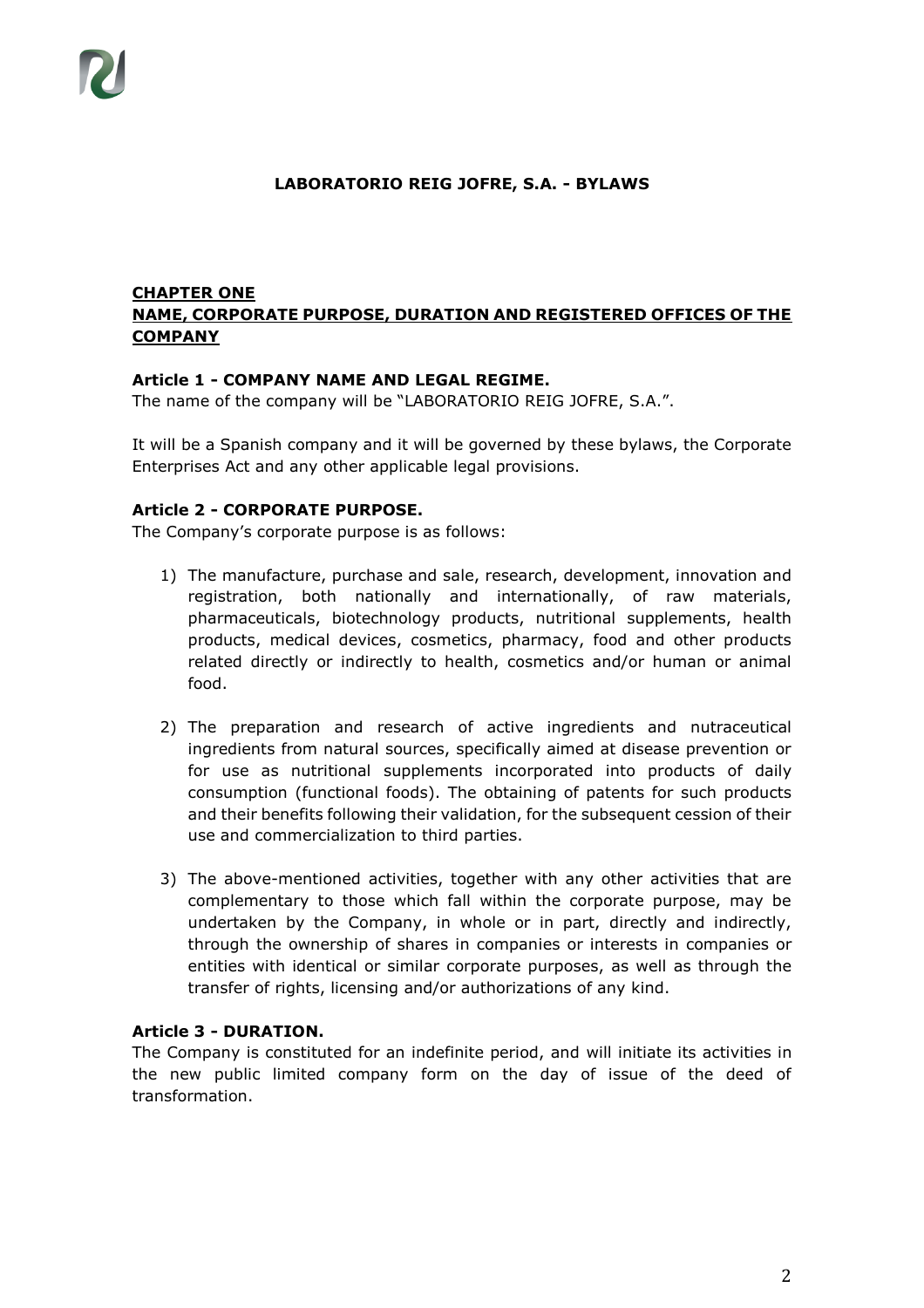The Company may only be dissolved upon the proposal of the General Shareholders Meeting in the cases and under the conditions laid down in Articles 43 and 44 of these Bylaws.

#### **Article 4 - REGISTERED OFFICES.**

The Company's registered offices are located in the town of Sant Joan Despí (Barcelona), Calle Gran Capità, number 10.

The Board of Directors may, without the prior approval of the General Shareholders Meeting, change the registered offices to another location within the same municipality, complying with the requisites established in the applicable legislation.

The General Shareholders Meeting may resolve to change the registered office to another municipality upon the proposal of the Board, in compliance with the provisions in force at the time of the resolution.

Similarly, the Board of Directors may create, transfer or suppress the Company's agencies, branches, delegations and representations as it considers convenient, both within Spain and abroad.

# **CHAPTER TWO SHARE CAPITAL, SHARES, RIGHTS AND OBLIGATIONS OF SHAREHOLDERS**

#### **Article 5 - SHARE CAPITAL AND SHARES.**

The capital is THIRTY-TWO MILLION, SEVENTY-SIX THOUSAND, FIVE HUNDRED AND EIGHTY-NINE EUROS (32,076,589.00), represented by sixty-four million one hundred fifty-three thousand one hundred and seventy-eight (64,153,178.00) standard shares with a par value of fifty cents (0.50) each, numbered consecutively from 1 to 64,153,178, both inclusive, all of which are fully subscribed and paid up.

The General Shareholders Meeting may delegate the Company's Board of Directors the power to agree, on one or various occasions, share capital increases up to a determined amount, when and to the degree determined by the Board, without the need for prior approval from the General Shareholders Meeting. Under no circumstances may these increases be superior to half the share capital on the authorization date, and they must be effected by means of cash contributions within a maximum of five years as of the Shareholders Meeting agreement.

# **Article 6 - SHARE REPRESENTATION.**

The shares are represented by means of book entries. Their representation is to be governed by the provisions of the Securities Market Act and other applicable legal provisions.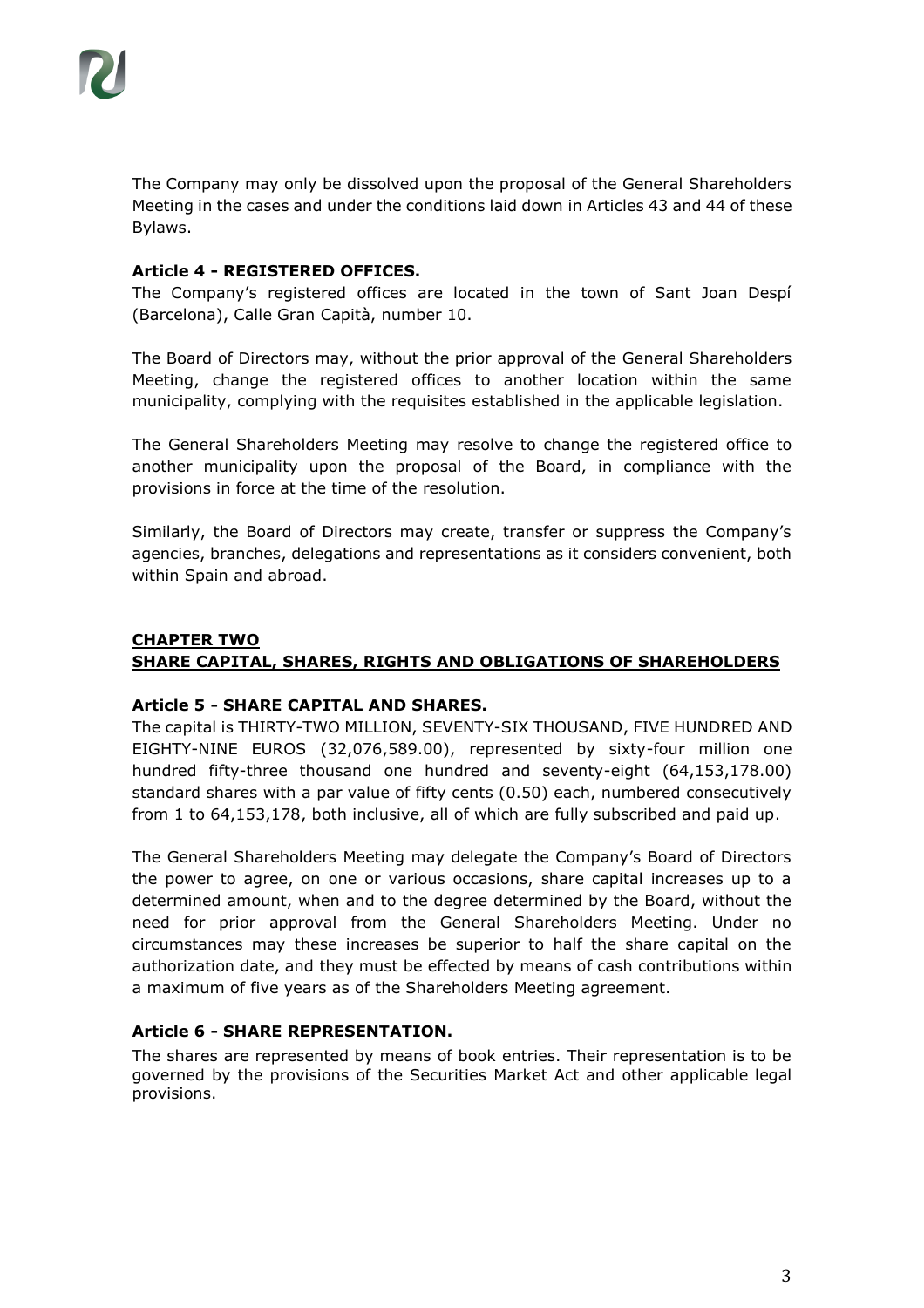## **Article 7 - FREE TRANSFERABILITY.**

The shares may be freely transferred to shareholders or third-parties, whether for consideration or free of charge, inter vivos and mortis causa.

#### **Article 8 - INDIVISIBILITY OF SHARES.**

All shares are indivisible.

The joint owners of a share must designate one person as responsible for exercising the shareholder's right and are to jointly and severally respond to the Company with regard to the obligations derived from the condition of Shareholder.

#### **Article 10 - USUFRUCT.**

In the case of share usufruct, the condition of shareholder resides in the bare legal title, whereas the usufructuary holds the right to the dividends approved by the Company during the usufruct period.

The exercise of all other shareholder rights corresponds to the bare legal title, and must be facilitated to the same by the usufructuary.

When new shares are subscribed, either by the bare owner or usufructuary, the usufruct shall extend to the shares whose disbursement had been calculated according to the average trading price during the subscription period.

The amounts to be paid in the event of the extinction of the usufruct or due to the failure of the bare ownership to exercise the right of first refusal in the event of a capital increase shall be calculated in accordance with the average trading price during the quarter prior to the occurrence of the above-mentioned events.

#### **Article 10 - SHARE PLEDGES.**

In the case of share pledges, the exercise of the shareholder rights corresponds to the holder of the same, who must provide proof of legitimacy by means of the certificate contemplated in the regulations governing securities represented by means of book entries.

The pledgee shall be obliged to facilitate the exercise of these rights by presenting the shares to the Company when this requirement is deemed necessary.

#### **Article 11 - CONDITION OF SHAREHOLDER.**

Each share grants its legitimate holder the condition of shareholder, and implies the shareholder's conformity with the terms of these Bylaws, the Legal Provisions governing Public Limited Companies, and the resolutions approved by the Company's Board of Directors and the General Shareholders Meetings regarding matters of their competence, without prejudice to the exercise of the actions contemplated by Law.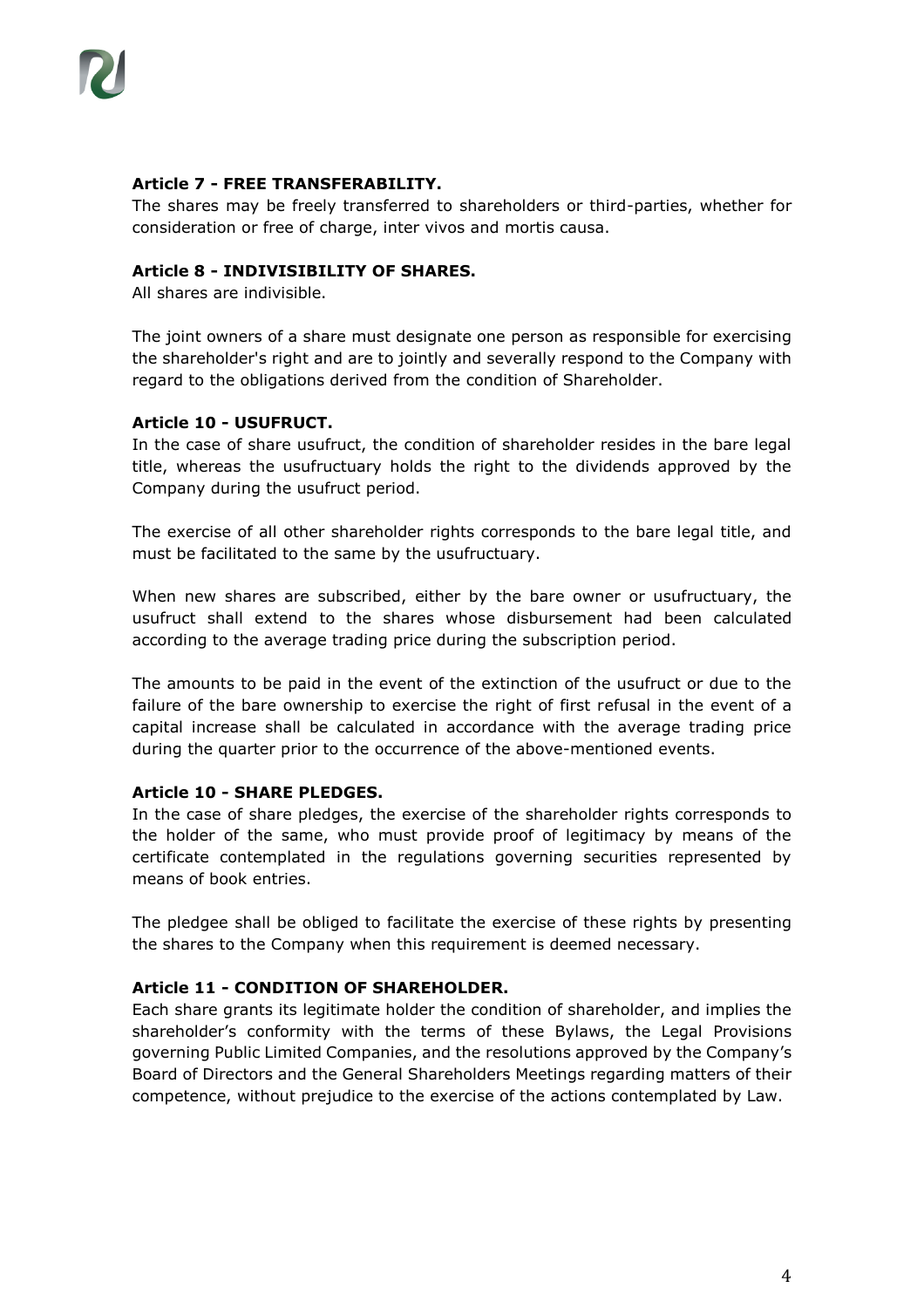

#### **CHAPTER THREE CORPORATE BODIES**

#### **Article 12 - GENERAL RULE.**

The corporate governance and management correspond to the General Shareholders Meeting and the Board of Directors, without prejudice to delegations, committees and powers granted by the latter in accordance with the Law and these Bylaws.

#### **CHAPTER FOUR GENERAL SHAREHOLDERS MEETING**

#### **Article 13 - GENERAL PROVISIONS.**

The General Shareholders Meeting, duly called and constituted, is the supreme body of the Company and, therefore, is authorised to adopt any resolutions for which it is competent pursuant to the Law and these Bylaws

The resolutions adopted by the General Shareholders Meeting are binding for all shareholders, including dissenting parties and non-attendees, without prejudice their legally-recognized rights to challenge corporate agreements.

## **Article 14 - TYPES AND FREQUENCY OF GENERAL SHAREHOLDERS MEETINGS.**

The General Shareholders Meetings may be Ordinary or Extraordinary in nature, and must be called by the Board of Directors.

The Ordinary General Shareholders Meeting will be held, following a call by the Board of Directors, during the first six months of each fiscal year, with the aim of reviewing the corporate management, approving, when applicable, the financial statements corresponding to the previous year, and resolving the allocation of profits.

However, the General Shareholders Meeting, even when called as an Ordinary Meeting, may also deliberate and decide on any matter within the scope of its competence that has been included in the call, and subsequent to compliance with the provisions of the current legislation.

Ordinary General Shareholders Meetings are to be held by decision of the Board of Directors, either on its own initiative or at the request of shareholders representing at least three percent of the share capital.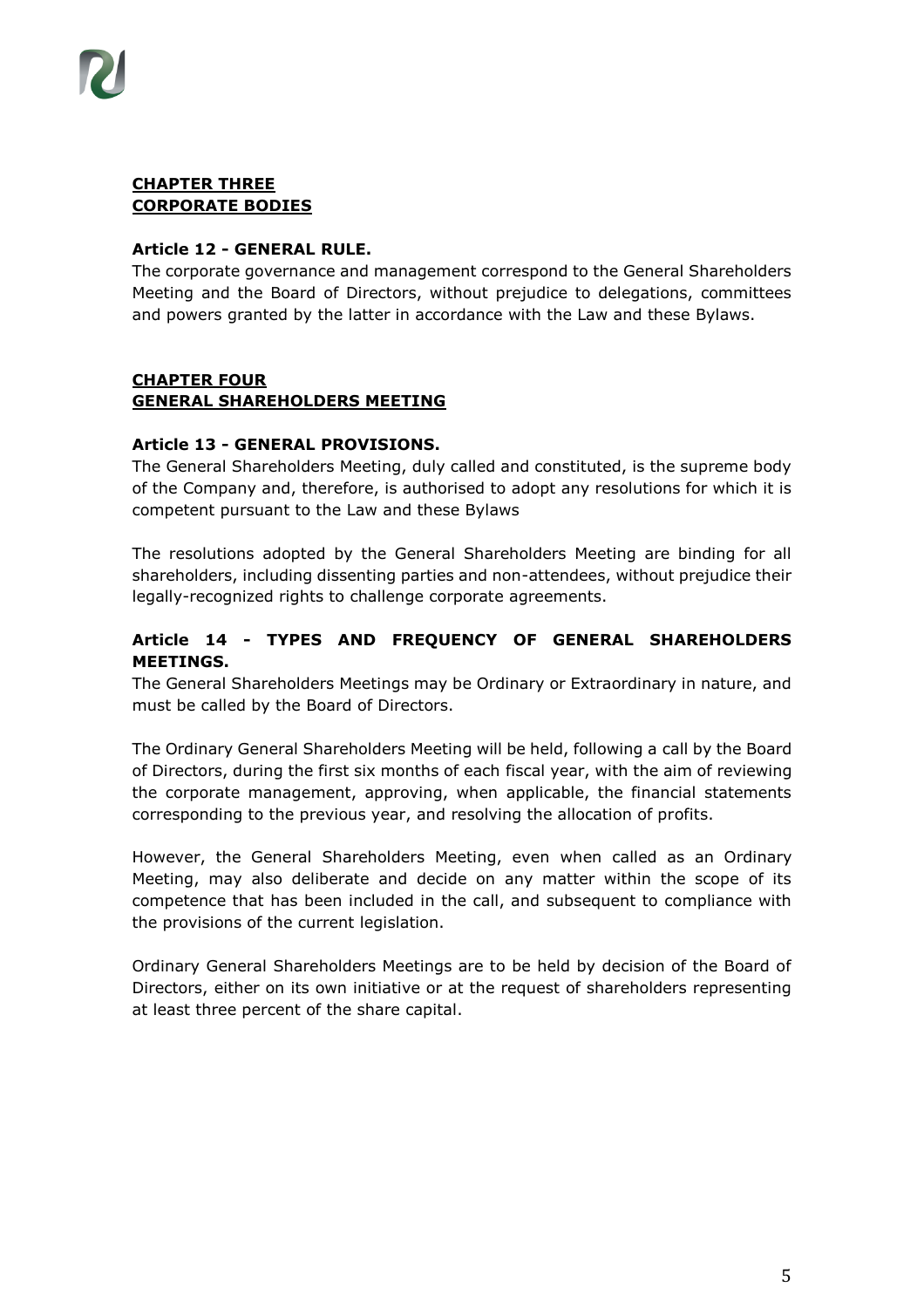

## **Article 15 - CALL.**

Ordinary and Extraordinary General Shareholders Meetings shall be called by means of an announcement published in, at least, the Official Companies Registry Gazette or in one of Spain's highest circulation newspapers, in the Spanish Securities Market Commission's website and in the Company's official website, at least one month prior to the date established for the celebration of the Meeting, or with fifteen days notice in the case of Extraordinary General Shareholders Meetings, when the Company offers the shareholders the effective possibility of voting via electronic means accessible by all shareholders, with the exceptions regarding other specific periods contemplated in the Corporate Enterprises Act.

In all cases, the reduction of the call period will require a resolution adopted during the General Shareholders Meeting by at least two thirds of the subscribed capital with voting rights, the validity of which shall not exceed the date of the celebration of the next General Shareholders Meeting.

The announcement shall specify the date of the Meeting on first call, the location in which the Meeting is to be held - which may be in the locality in which the Company has its registered offices or in any other location in the national territory expressly indicated in the call - all the matters to be dealt with, together with any other question which, when applicable, must be included in the same under the provisions of the General Shareholders Meeting Regulations, as well as the right of shareholders to examine at the registered offices, to consult in the Company website and to obtain immediately and without charge, the documents to be submitted to the approval of the General Shareholders Meeting and, when applicable, the legally-contemplated report or reports, as well as all other legally-required information. When applicable, the date of the second call of the General Shareholders Meeting may also be indicated. The first and second calls must be separated by at least 24 hours. The announcement of the call is to be signed by the person empowered to certify the Board of Directors' resolutions.

Shareholders representing at least three percent of the share capital may request the publication of a supplement to the General Shareholders Meeting call, including one or more agenda items, providing that the new items are accompanied by a justification or, where applicable, an amended agreement proposal. This right shall be exercised by means of a certified notification to be received in the registered offices within the five days subsequent to the publication of the call. The supplement to the call must be published at least fifteen days prior to the date established for the celebration of the Meeting. The failure to publish the supplement to the call within the legally-established period will be cause for the nullity of the General Shareholders Meeting.

Shareholders representing at least three percent of the share capital may submit justified proposals for resolutions on matters already included or to be included in the agenda of the Meeting called. This right shall be exercised by means of a certified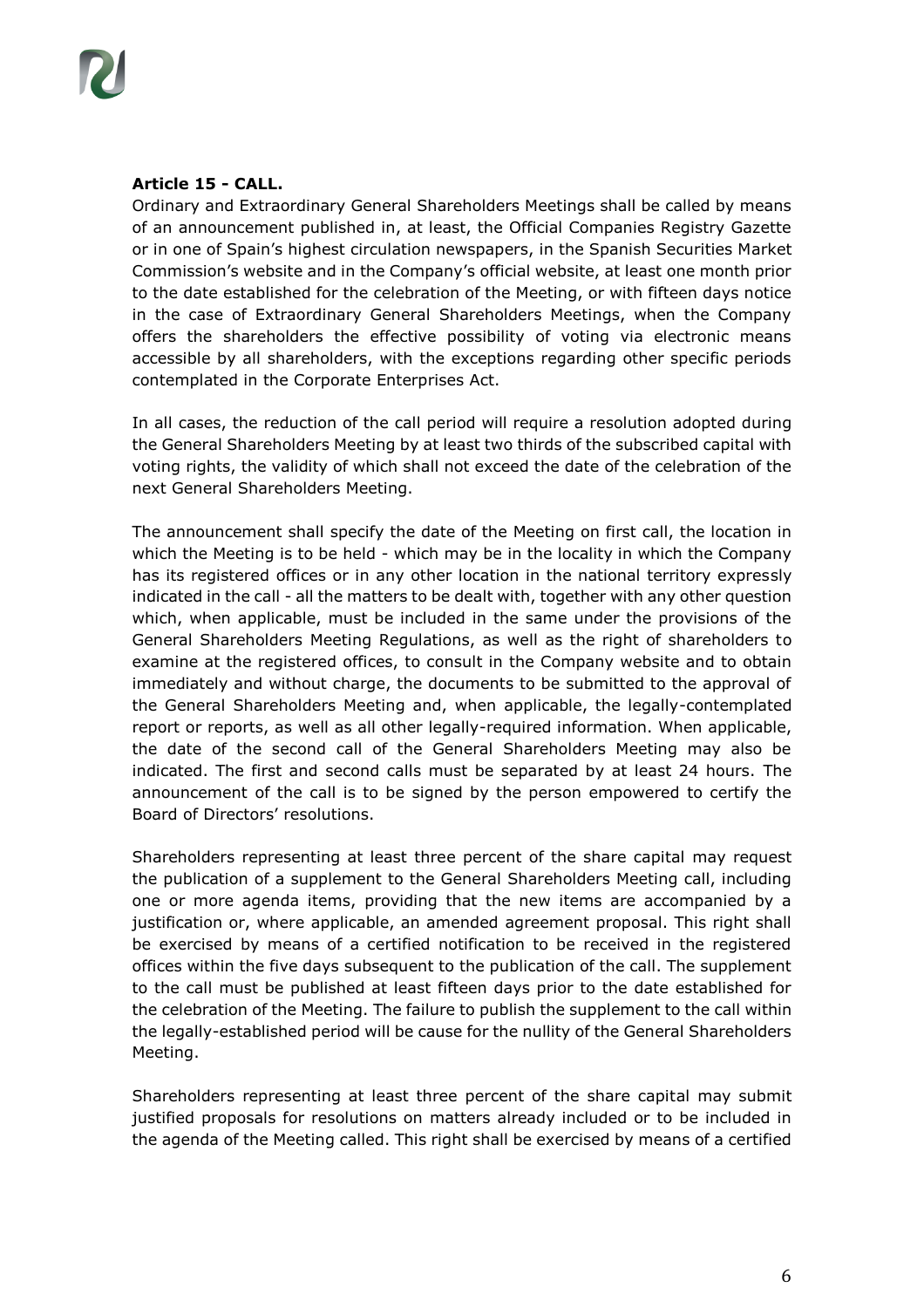notification to be received in the registered offices within the five days subsequent to the publication of the call.

These proposed resolutions shall be published at least fifteen days before the date set for the celebration of the General Shareholders Meeting by the same means used for the publication of the call of the General Shareholders Meeting.

Additionally, shareholders representing, individually or jointly, three percent of the share capital may call a General Shareholders Meeting to decide on corporate responsibility action against the Directors, and exercise, without the consent of the Board or against the same, the corporate responsibility action.

# **Article 16 - ORDINARY GENERAL SHAREHOLDERS MEETING.**

Notwithstanding the above, the General Shareholders Meetings, both ordinary and extraordinary, will be understood as called and validly constituted to discuss with any matter when all the paid-in capital is present and unanimously accepts the celebration of the Meeting and the agenda of the same.

The Meeting may be validly constituted and celebrated outside the registered offices, in any point within the national territory or abroad.

# **Article 17 - RIGHT OF ATTENDANCE AND REPRESENTATION. ABSENTEE VOTING PRIOR TO THE MEETING**

#### **A) RIGHT OF ATTENDANCE AND REPRESENTATION.**

1. Holders of at least one thousand shares represented by book entries of shares in the corresponding accounting register five days prior to the Meeting, to be accredited by the display of the corresponding certificates referred to in Article 11 of these Bylaws, have the right to attend the General Shareholders Meetings.

In order to exercise the right of attendance, shareholders must acquire the corresponding attendance card at least five days prior to the date established for the Meeting, in the manner indicated in the call announcement. The card is to reflect the number of shares held and the corresponding number of votes.

Shareholders with this right may attend the General Shareholders Meeting held in the location indicated in the call, using the accepted electronic or online communication channels. The Board of Directors is to indicate in the call announcement the accepted means for attendance, which are to be chosen by the Board in accordance with their capacity to guarantee the identity of the shareholders, the effectiveness of their rights and the correct development of the Meeting.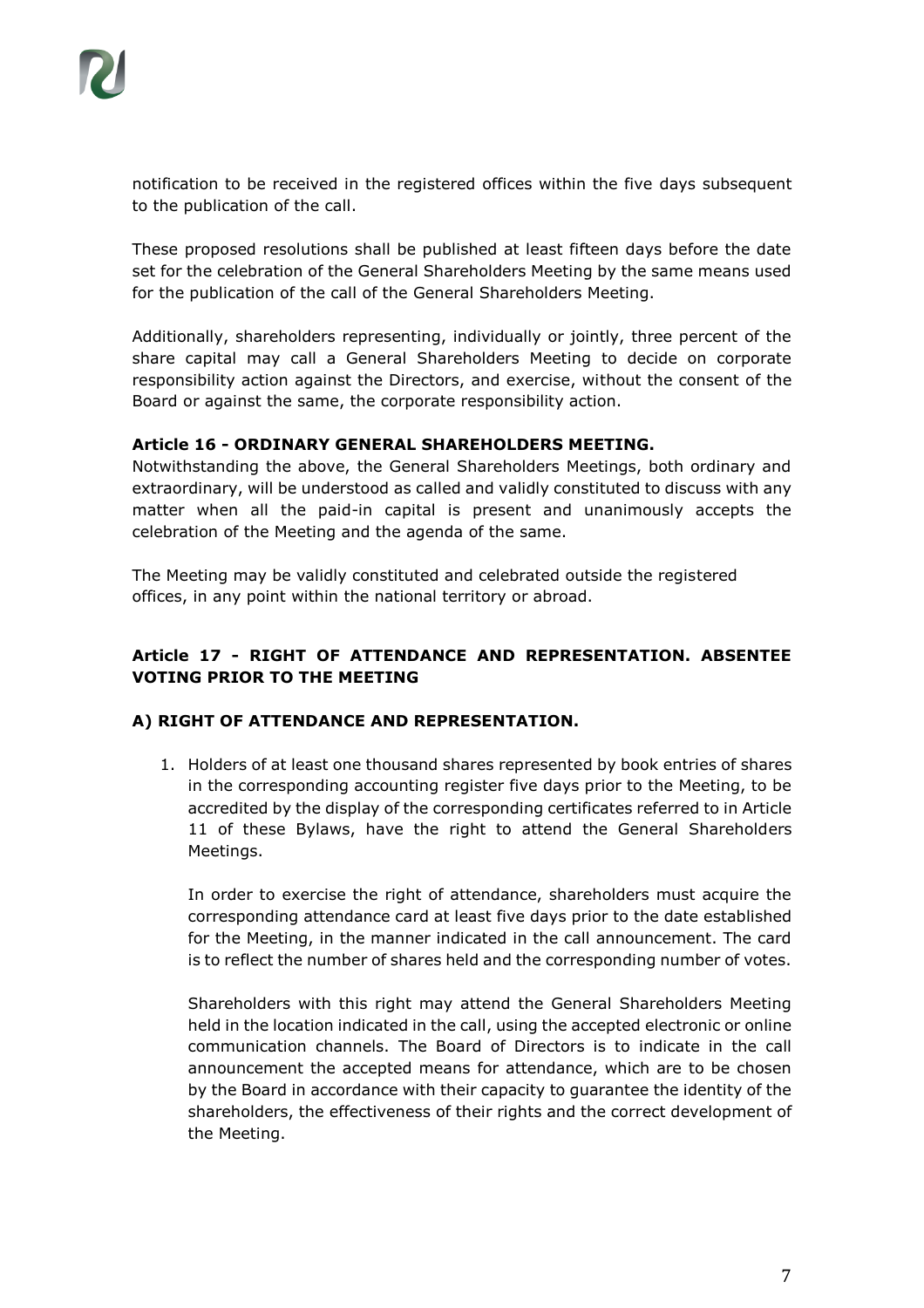

- 2. The members of the Board of Directors are to attend the General Shareholders Meetings, although their absence will not invalidate the constitution of the Meeting.
- 3. The Meeting may also be attended, without voting rights, by Directors, technicians and other persons whose attendance, in the opinion of the Board of Directors, may be conducive to the development of corporate matters and whose participation in the Meeting may, if necessary, be beneficial for the Company. The Chair may authorize the attendance of any other person he/she deems appropriate, although the Meeting may revoke the authorization.
- 4. All shareholders with the right to attend the General Shareholders Meeting may delegate their representation to another person. Representation must be conferred in writing (on paper or electronically) and be specific to each Meeting.

#### **B) ABSENTEE VOTING PRIOR TO THE MEETING.**

- 1. Shareholders with attendance rights may cast their votes on proposals relative to the items included in the agenda of any General Shareholders Meeting by post, sending the Company the attendance and voting card duly signed and completed (together, when applicable, with the voting form made available by the Company for this purpose), or by any other written means which, following the prior acceptance and approval of the same by the Board of Directors, enables the authentication of the shareholder's identity.
- 2. The casting of votes by post or electronic communication will only be admitted following approval, in consonance with the applicable technical developments and regulations, by the Board of Directors and the subsequent notification of the same by means of the call announcement for the Meeting in question and publication in the Company website. In the above-mentioned agreement, the Board of Directors is to define the conditions applicable to the casting of absentee votes by post or electronic communication, including the obligation of the shareholders who exercise this right to attach a digital copy of the attendance card, as well as their verified electronic signature. The Board of Directors may also, following a prior resolution adopted to this effect, accept other types of electronic signatures which provide sufficient guarantee of the authenticity and identification of the shareholder exercising the absentee voting right.
- 3. In order to be accepted as valid, votes cast by means of any of the remote communication means accepted in each case must be received by the Company at least five days prior to the date established for the celebration of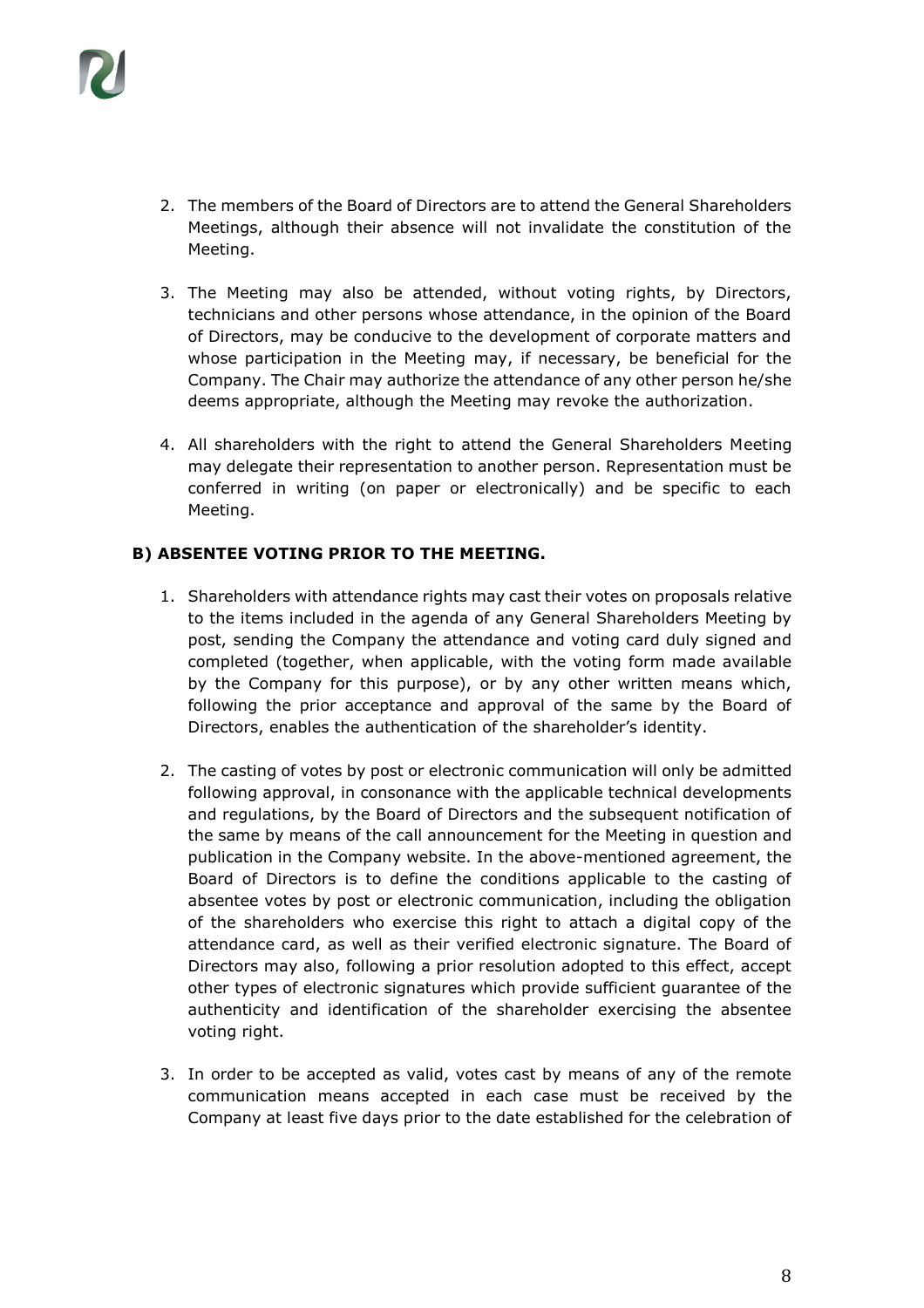the first call of the Meeting. The Board of Directors may establish an inferior period, to be published in the Company website.

- 4. Shareholders who cast an absentee vote in the terms indicated in this article will be considered present to the effects of the constitution of the General Shareholders Meeting in question. Consequently, any prior delegations will be considered revoked, whilst those subsequently conferred will not be considered as effected.
- 5. The absentee votes referred to in this article will be rendered without effect:
	- a) By subsequent, express revocation effected by the same means as employed for their issue and within the corresponding established term.
	- b) By the attendance, physically or by means of remote communication, at the Meeting of the shareholder who cast the absentee vote.
	- c) As a result of the disposal of the shares in relation to which the voting right was exercised, and of which the Company is made aware at least five days prior to the date established for the celebration of the first convocation of the Meeting.
- 6. In order to avoid possible duplications, and in accordance with the provisions of the General Shareholders Meeting Regulations, the Board of Directors may adopt the necessary measures to ensure that those who have cast absentee votes or delegated their representation are duly empowered to do so in accordance with the Company Bylaws.

#### **Article 18 - VOTING RIGHTS.**

Each shareholder attending the General Meeting shall have one vote for each share held or represented at the meeting.

# **Article 19 - CONSTITUTION OF THE GENERAL SHAREHOLDERS MEETING AND VOTING OF RESOLUTIONS.**

Both Ordinary and Extraordinary General Meetings will be validly assembled at first call when attended by shareholders representing at least half of the paid-in capital. The second call will be considered valid independently of the capital represented.

Resolutions shall be adopted, in general, by a simple majority of the votes of the shareholders present or represented at the Meeting. A resolution will be understood as adopted when more votes are cast in favour than against by the capital present or represented.

The reduction of the call period to fifteen days in cases in which the Company offers the shareholders the effective possibility to vote via electronic means accessible to all shareholders for Extraordinary General Shareholders Meetings will require an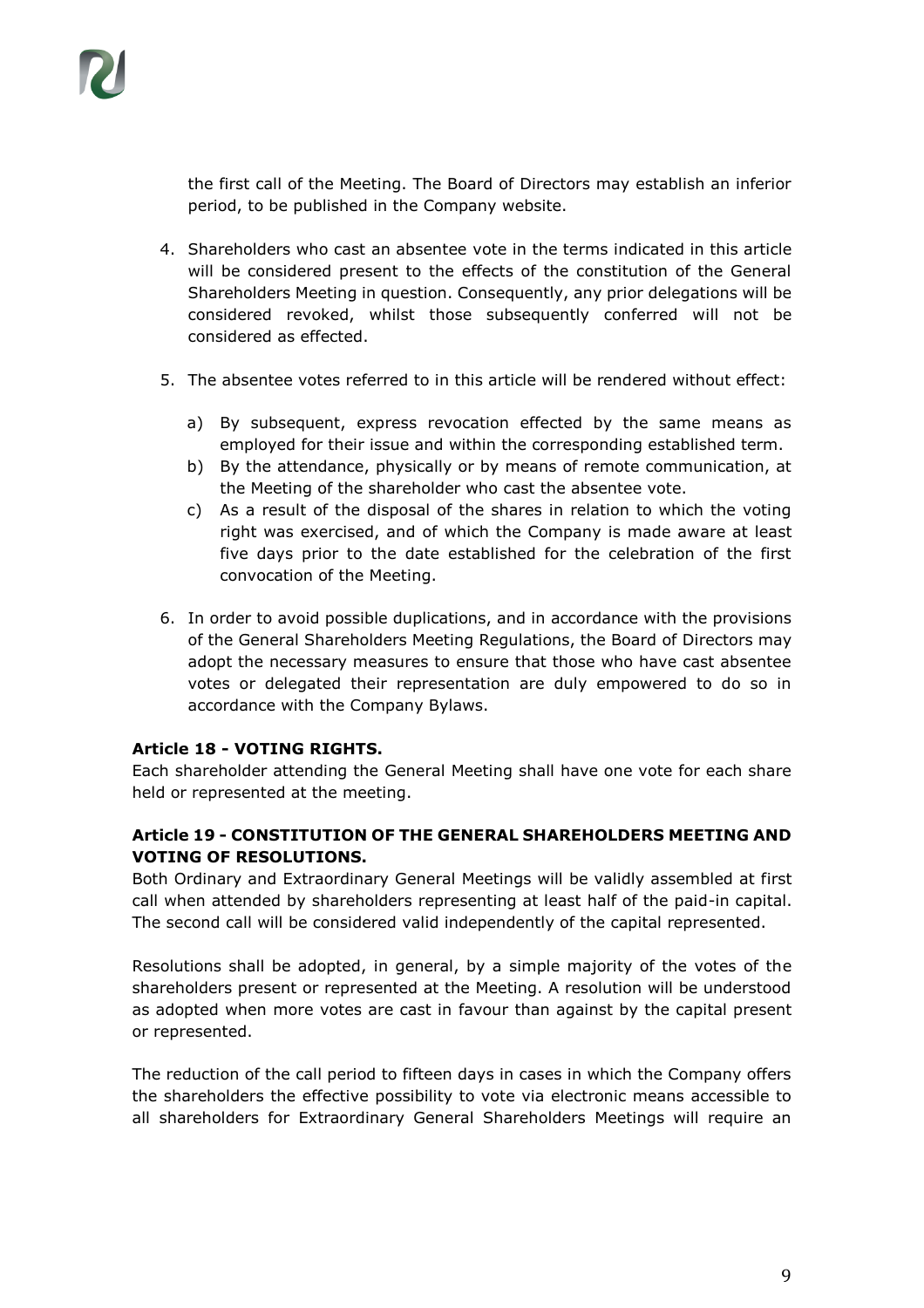express resolution adopted in the Ordinary General Shareholders Meeting with the favourable vote of at least two thirds of the subscribed capital with voting rights.

In order for General Shareholders Meetings to validly approve the issue of debentures, promissory notes, bonds and other analogous financial instruments, capital increases or decreases, the transformation, merger or de-merger of the Company or the global assignment of the assets and liabilities and the transfer of the Company's registered offices abroad and, in general, any amendment of the Company Bylaws, the quorum of shareholders demanded by law for such cases must be present, both on first and on second call.

For the adoption of the agreements referred to above, an absolute majority will suffice if more than 50 percent of the capital is present or represented. However, the affirmative vote of two-thirds of the capital present or represented at the Meeting is required at the second when shareholders representing 25% or more of the share capital with voting rights are present, without reaching 50%.

# **Article 20 - RIGHT TO INFORMATION.**

The shareholders will enjoy the right to information in the terms contemplated in Law and the General Shareholders Meeting Regulations. In particular, between the publication of the call and the celebration of the General Shareholders Meeting, the Company will continuously publish on its website the information contained in Article 518 of the Corporate Enterprises Act, including the following, as a minimum:

- a) The announcement of the call.
- b) The total number of shares and voting rights on the date of the call, broken down by share classes, if any.
- c) The documents to be submitted for presentation to the General Shareholders Meeting and, in particular, the reports prepared by the Directors, accounts auditors and independent experts.
- d) The full texts of the proposed resolutions for each of the items on the agenda or, in relation to those items of a merely informational nature, a report from the competent bodies commenting on each. The proposed resolutions presented by the shareholders will be included as they are received.
- e) In the event of the appointment, ratification or re-election of Board members, the identity, curriculum and the category to which each belongs, as well as the proposal and reports referred to in Article 529 decies. In the event of a legal entity, the information must include the information corresponding to the legal entity to be appointed for the permanent exercise of the functions corresponding to the post.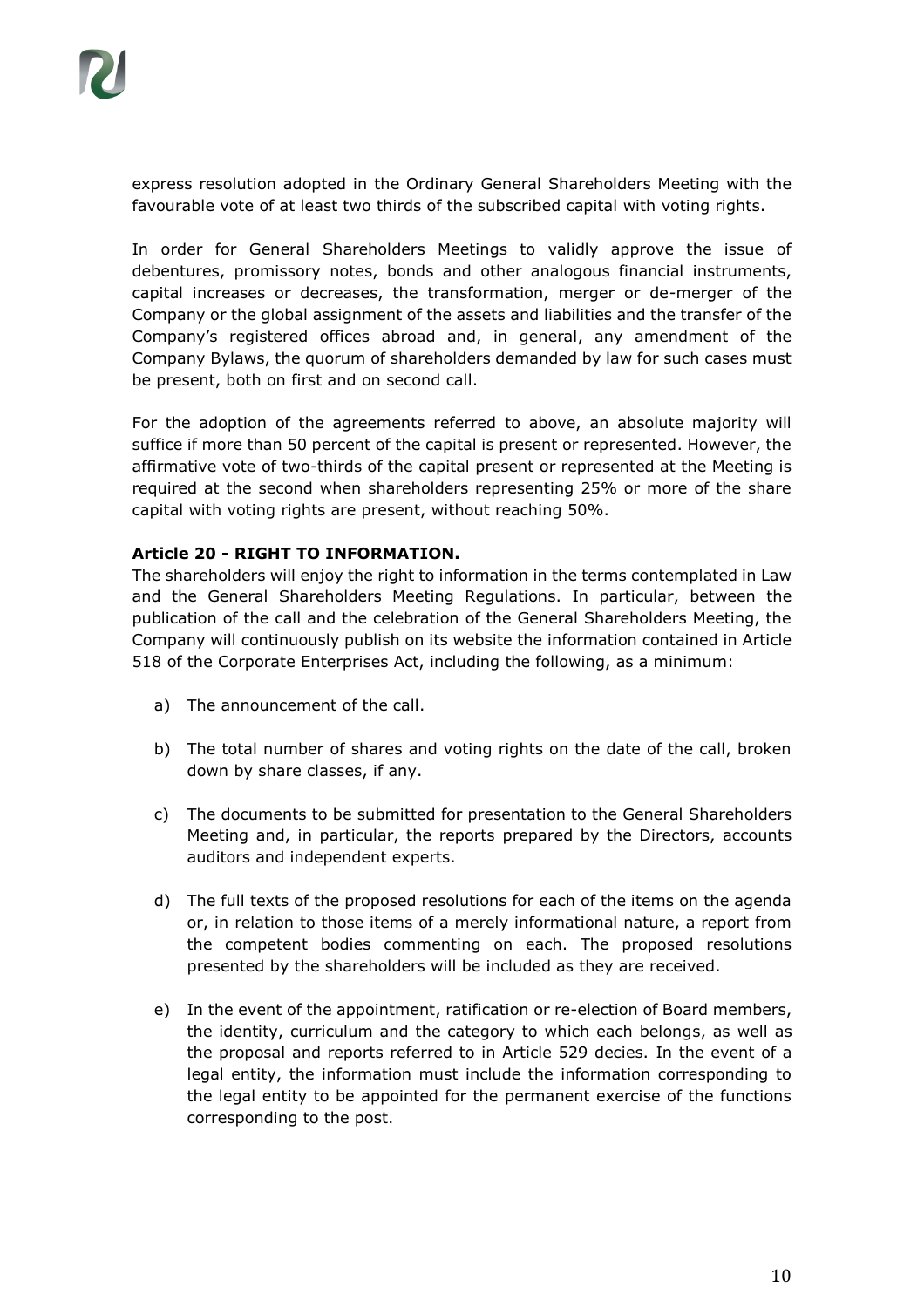

f) The forms to be used for proxy and remote voting, except when they are sent directly by the Company to each shareholder. In the event of the impossibility of their publication in the website due to technical causes, the Company must publish indications on the website relative to the manner in which the forms may be obtained in printed format. The Company must send such printed forms to any shareholder who so requests.

The Directors have the duty to provide, in the form and within the term contemplated in Law, the information which, under Law, the shareholders request. The right to information recognized in favour of the shareholders in Articles 197 and 520 of the Corporate Enterprises Act may be refused by the Directors if the request is submitted by shareholders representing less than twenty percent of the paid-up capital and if, in the Board's opinion, the publishing of such information is unnecessary for the protection of shareholder rights, or if there are objective reasons to believe that the information could be used for non-corporate purposes or that its publication could harm the Company or the related companies.

#### **Article 21 - CELEBRATION OF THE GENERAL SHAREHOLDERS MEETING.**

The General Shareholders Meetings are to be held in the municipality in which the Company's registered offices are located, or in any other location within the national territory indicated in the call.

The General Shareholders Meeting sessions may be held over one or more consecutive days. The prorogation of the Meetings' sessions may be approved on the proposal of the Board of Directors or following a simple request by a number of shareholders representing twenty-five percent of the share capital present at the Meeting. In such a case, the General Shareholders Meeting will be considered unique through the issue of a single Minutes for all the sessions held.

Both Ordinary and Extraordinary General Shareholders Meetings are to be chaired by the Chair of the Board of Directors, or in his/her absence by the Vice-Chair, or in the absence of both by a shareholder elected by the shareholders present at the Meeting. The Chair is to be supported by a Secretary, to be chosen from among the members of the Board of Directors, or in the absence of the latter by a shareholder designated by the Meeting.

At the beginning of the Meeting, and before commencing the order of the day, a list of the shareholders in attendance will be drawn up. This list will establish the character or the representation of each person in attendance and the number of personal or represented shares present at the Meeting. The number of shareholders present or represented and the value of the share capital held by the same will figure at the bottom of the list together with, when applicable, the number of shares with voting rights present.

#### **Article 22 - CERTIFICATION OF RESOLUTIONS.**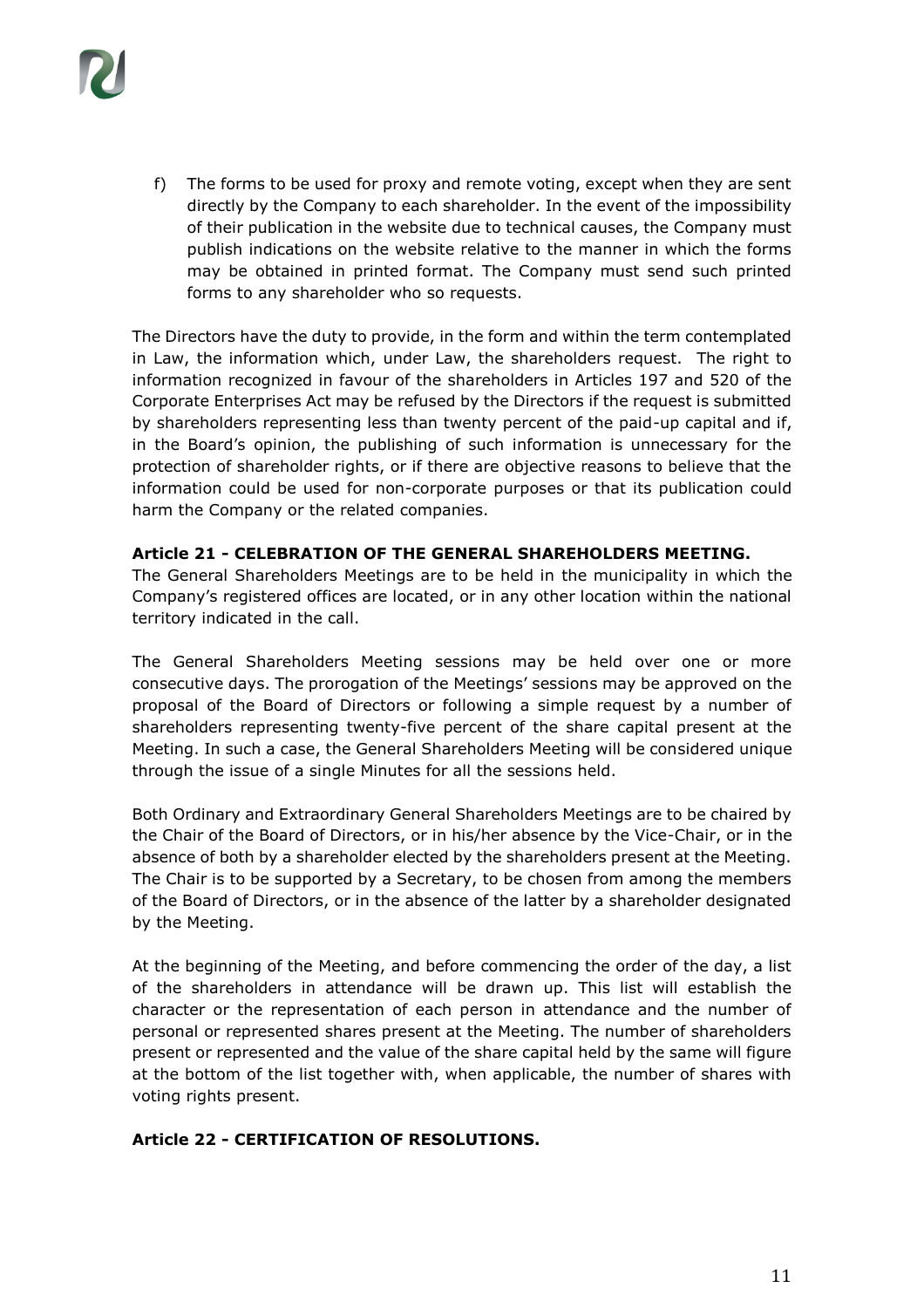Shareholders may request certifications of the Minutes and the agreements adopted during the Meetings, which are to be issued by the Secretary of the Board of Directors with the approval of the Chair of the same or, when applicable, by the Chair's substitute.

#### **Article 23 - MINUTES OF THE GENERAL SHAREHOLDERS MEETING.**

The Minutes of the General Shareholders Meeting must be approved by the Meeting upon its conclusion, or within fifteen days of the celebration of the Meeting by the Chair and two controllers, one in representation of the majority and one in representation of the minority, to be designated by the Meeting for this purpose.

As of the date of their approval, the Minutes will have executive force and are to be incorporated into the duly-legalized Minutes Book.

If the General Shareholders Meeting Minutes are drafted by a notary, their content and drafting are to be subject to the applicable special regulations and the notarial affidavit is to be considered the Minutes of the Meeting.

#### **Article 25 - COMPETENCES OF THE GENERAL SHAREHOLDERS MEETING.**

The General Shareholders Meeting has complete sovereignty to inform itself of and resolve all matters of its competence assigned under Law or the Bylaws, with special powers and attributions related to the following:

- a) The approval of the financial statements, the allocation of profit and the approval of the corporate management.
- b) The appointment and removal of Directors, liquidators and, where appropriate, accounts auditors, as well as the exercise of corporate responsibility actions against any of the same.
- c) The amendment of the Bylaws.
- d) The approval and amendment of the General Shareholders Meeting Regulation.
- e) The increase and reduction of share capital.
- f) The suppression or limitation of preferential subscription and pre-emption rights.
- g) The acquisition, disposal or contribution to another Company of essential assets. The essential character of the asset is presumed when the amount of the transaction exceeds twenty-five percent of the value of the assets stated in the last approved balance sheet.
- h) The transformation, merger, division or transfer of assets and liabilities and the transfer abroad of the Company's registered offices.
- i) The dissolution of the Company.
- j) The approval of the final liquidation balance sheet.
- k) The transfer of core activities to subsidiaries that were previously carried out by the Company, even though the latter retains full control of the former. The essential nature of the activities and operating assets is presumed when the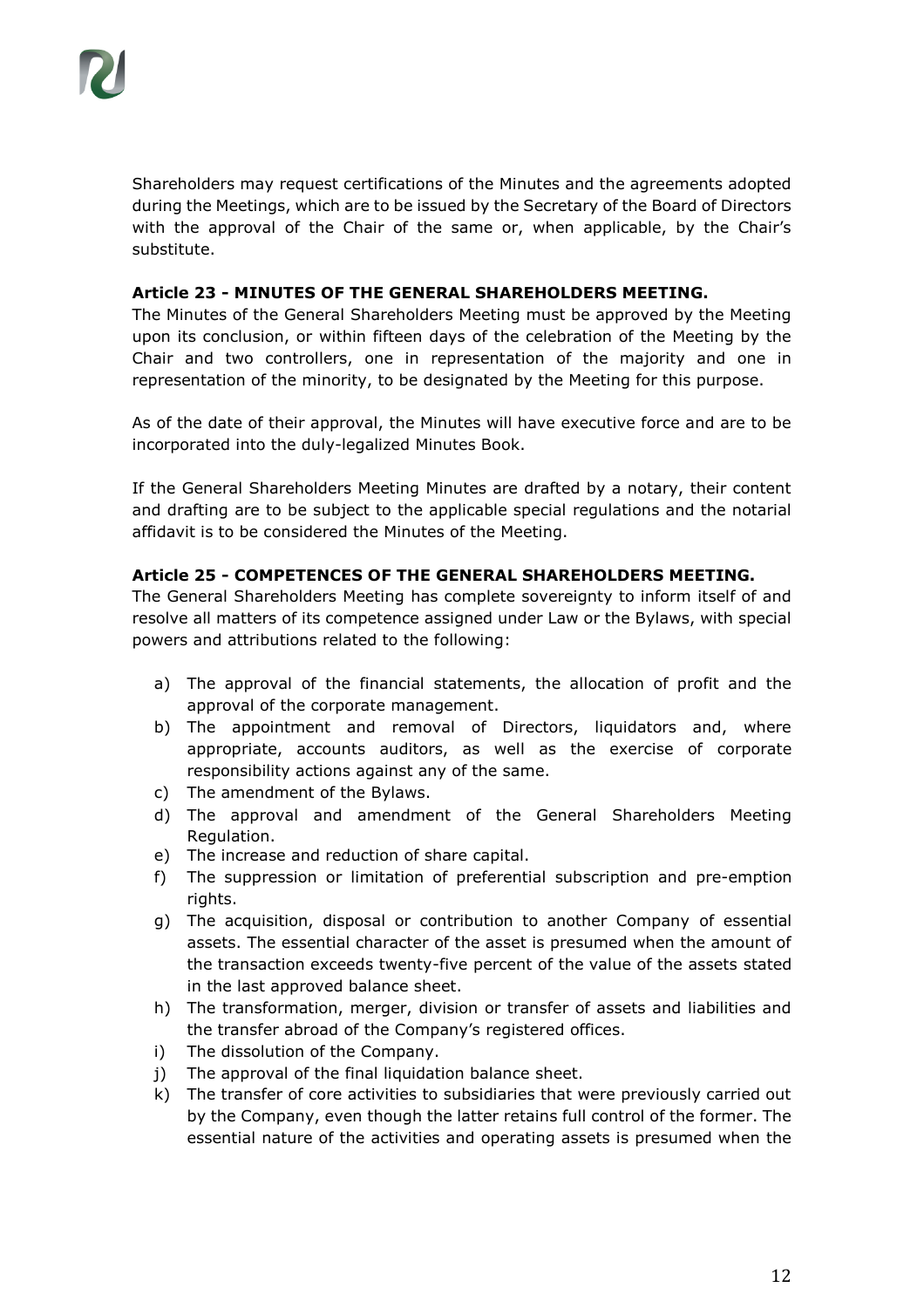

volume of the transaction exceeds twenty-five percent of the total balance sheet assets.

- l) Transactions resulting in an effect that is equivalent to the liquidation of the Company.
- m) The Directors remuneration policy.
- n) The General Shareholders Meeting will also resolve any matter that is submitted to its decision by the Board of Directors, or by the shareholders in those cases provided by law, or which falls under its competence in accordance with the Law and the Bylaws.

The General Shareholders Meeting may delegate its competences to the Board of Directors in the cases contemplated under Law and the Bylaws.

The General Shareholders Meeting will not be empowered to instruct the Board of Directors on, or to submit to its authorization, the adoption by the Board of decisions and agreements relative to management issues.

#### **CHAPTER FIVE BOARD OF DIRECTORS**

#### **Article 25 - COMPOSITION.**

The Company will be administrated, governed and represented by a Board of Directors, composed by no less than five and more than fifteen members.

All the Board members are to be appointed by the General Shareholders Meeting for a term of four years, and may be re-elected for successive terms of the same duration.

The appointment of a Board member established for a determined number of years will cease to have effect when, following the termination of the period for which he/she was appointed and the subsequent celebration of a General Shareholders Meeting or the termination of the legally-established period for the celebration of the Ordinary General Shareholders Meeting, the member is not re-elected.

#### **Article 26 - REQUISITES FOR DIRECTORS.**

Non-shareholders will be eligible for election to the Board of Directors. Board members must be of legal age, enjoy full use of their civil rights and not incur in any of the circumstances of prohibition or ineligibility contemplated by Law.

Directors are required to discharge their duties with diligence and the responsibility determined by the applicable regulations at all times.

The Board shall conduct an annual assessment of its performance and that of its committees and propose, on the basis of its outcome, an action plan to correct any deficiencies identified.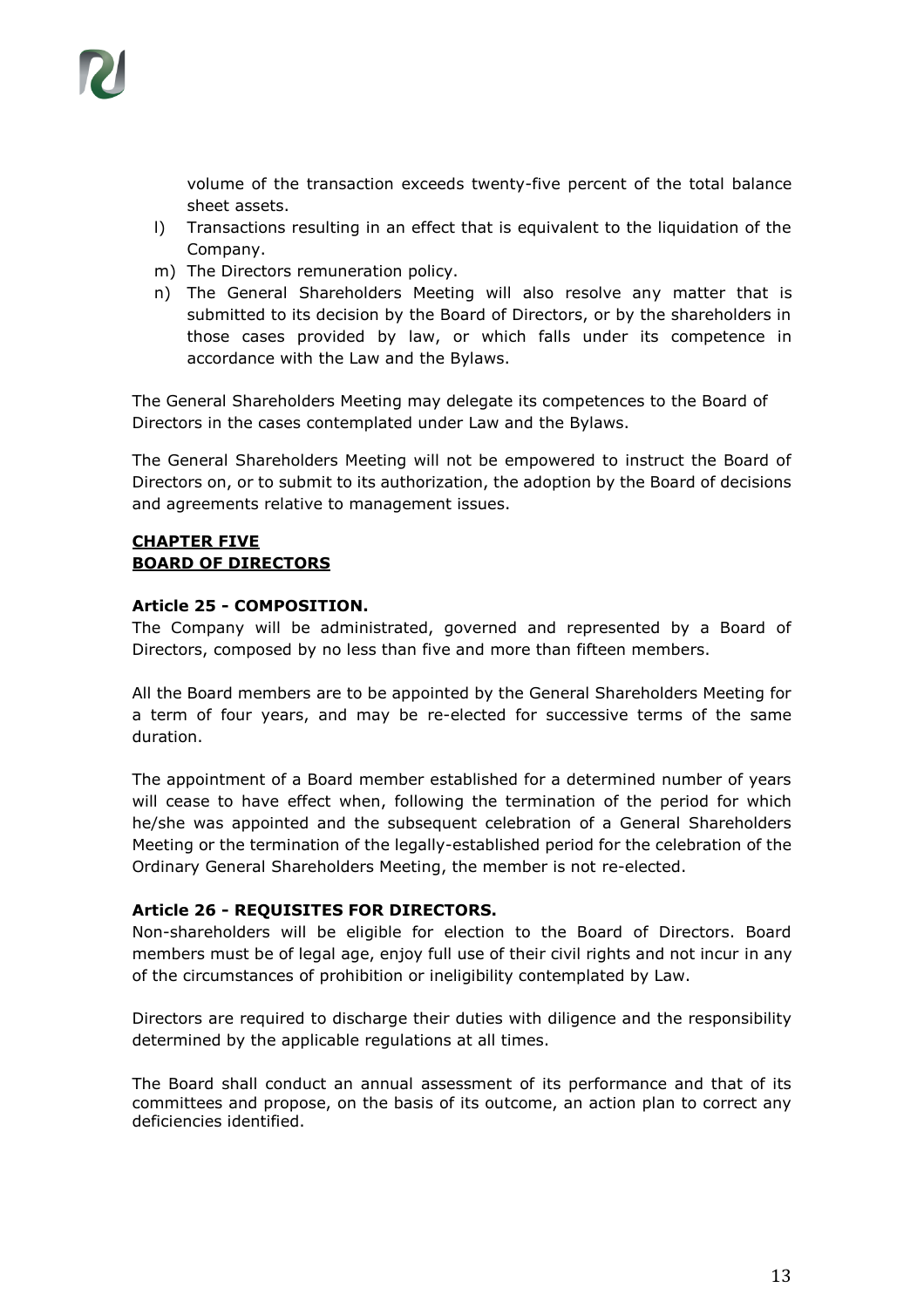The result of this assessment shall be recorded in the minutes of the session, or incorporated into the same as an attachment.

#### **Article 27 - BOARD POSTS.**

The Board of Directors, subsequent to a report from the Appointments and Remuneration Committee, will elect from among its members a Chair, who shall hold the maximum responsibility for the effective functioning of the Board.

The Board will also, following a report from the Appointments and Remuneration Committee, elect a Secretary. If the Secretary is chosen from among the Directors, he/she will not be eligible to vote during the Board of Directors Meetings.

The post of Chair of the Board of Directors may be held by an Executive Director, in which case the appointment shall require the favourable vote of two-thirds of the members of the Board of Directors.

If the Chair of the Board of Directors is an Executive Director, the Board of Directors, with the abstention of the Executive Directors, must necessarily appoint a coordinator Director from among the independent Directors. The Coordinator Director will be specifically empowered to request a call for Board Meetings or the inclusion of new items on the agenda of a Board Meeting that has already been called, coordinate and assemble the non-executive directors and direct, where appropriate, periodic assessments of the Chair of the Board of Directors.

Chairs and Secretaries who are re-elected as members of the Board by the General Shareholders Meeting will continue to hold the posts held previously in the Board of Directors without the need for a new election, notwithstanding the power held by the Board to revoke such posts.

# **Article 28 - VACANCIES.**

If vacancies arise during the period for which the Directors have been appointed, the Board of Directors may appoint the person or persons who are to cover the vacancy/ies. Such appointments must be ratified, or overruled, during the celebration of the following General Shareholders Meeting. In such cases, and in the absence of the definitively established term, the duration of the appointment will be understood as equal to the period remaining to the completion of the term for which the Director who has caused the vacancy was appointed.

# **Article 29 - CALL.**

The Board of Directors acts as a body and celebrates its Meetings when so called by its Chair. The Chair must call a meeting of the Board when requested to do so by two or more Board members.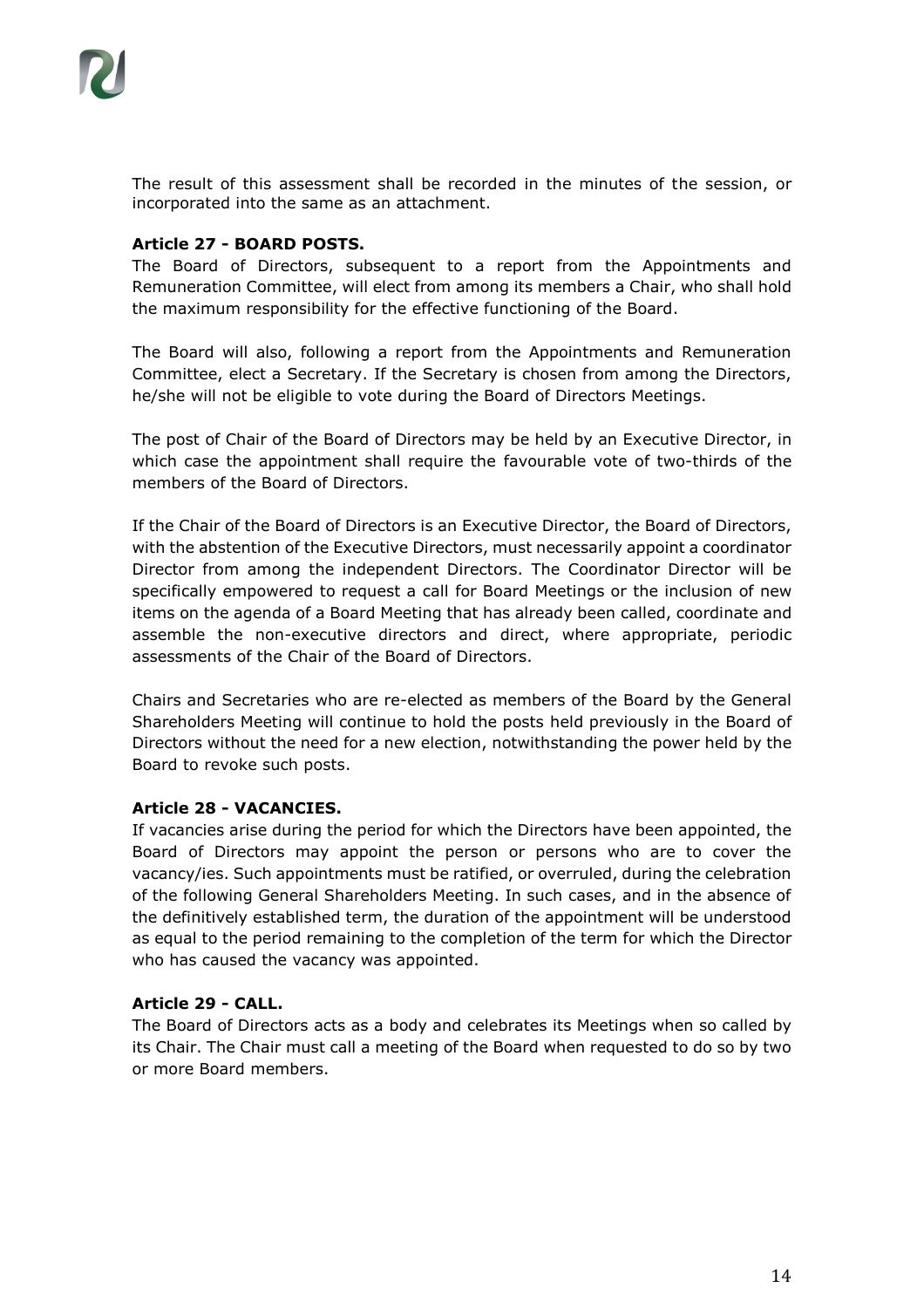The Board of Directors shall meet as often as is appropriate for the proper performance of its functions and, at least once a quarter and in the circumstances determined by the Board Regulations.

The call must be issued with a minimum of five days notice prior to the day indicated for the meeting, or with an inferior notice in the event of urgent sessions, and must indicate the date, time, location and agenda of the session, which may be celebrated in the registered offices or in any other location. Any other matters of interest to the Company proposed by the Chair or the Directors may be dealt with and approved during the session, including those which do not appear in the corresponding agenda.

Board meetings may be held simultaneously in various rooms, providing such rooms are adequately connected by audiovisual and communications means capable of ensuring the unity of the act. In such cases, the system employed to ensure the connectivity of the different rooms must be indicated in the call announcement, as well as, when applicable, the locations from which the technical resources necessary for attendance at and participation in the meeting are available. Agreements are considered to have been adopted in the Company's registered offices.

#### **Article 30 - CELEBRATION OF SESSIONS AND ADOPTION OF AGREEMENTS.**

The Board will be validly constituted when at least one half plus one of the total number of Board members are present or represented.

The Directors must attend the sessions in person.

Notwithstanding the above, Directors may only delegate their representation to another Board member. The delegation must be effected in writing, with specific indication of the Board meeting in question. Non-executive directors may only delegate their representation to other non-executive directors.

Resolutions are adopted by the favourable vote of the majority of those present and, in the case of ties, the Chair has the casting vote.

The Board will be validly constituted when all the members are present and unanimously agree to constitute a session, including in the absence of a prior convocation announcement.

#### **Article 31 - MINUTES OF THE BOARD OF DIRECTORS.**

The agreements adopted by the Board of Directors within the scope of its competences are binding for all shareholders and must be reflected in the dulylegalized Minutes Book, into which the Minutes of each session are to be incorporated, duly signed by the Secretary and approved by the Chairman.

#### **Article 32 - REMUNERATION OF BOARD OF DIRECTORS.**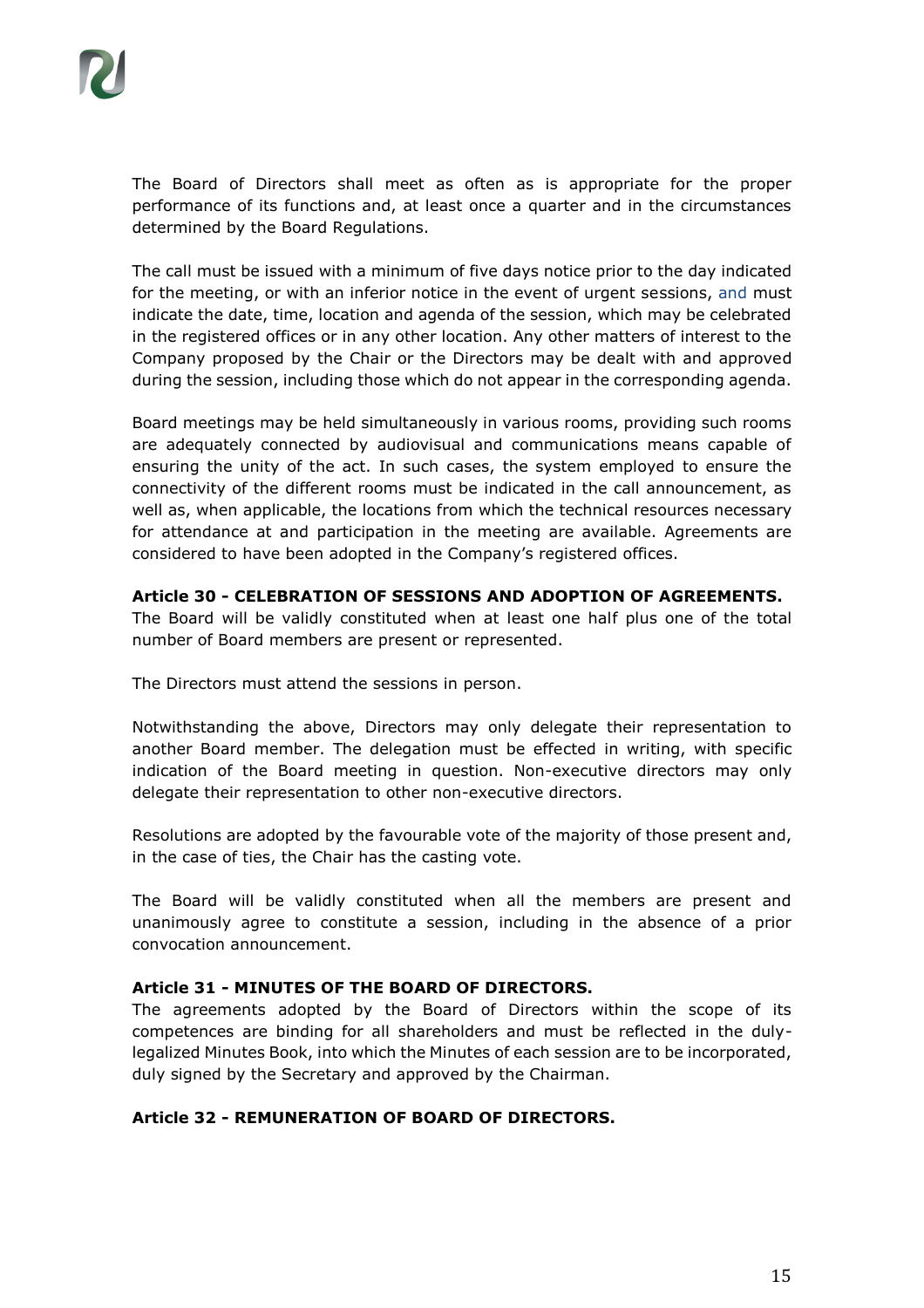The Company will design its remuneration policy within the parameters established in the applicable laws, in particular, taking into account the provisions introduced in the Corporate Enterprises Act by the Law 31/2014, of December 3, on good corporate governance. The proposed remuneration policy for the Board of Directors shall be reasoned and shall be accompanied by a specific report issued by the Appointments and Remuneration Committee.

The Board members are to receive compensatory per diems, to be established by the Board, for any expenses incurred as a result of attending board meetings.

Notwithstanding the aforementioned compensation, the Directors are to receive fixed, periodic remuneration for the performance of their duties, to be determined and approved by the General Shareholders Meeting at least every three years as a separate item on the agenda and which will vary annually according to the Consumer Price Index, until such time as the amount is modified by a new General Shareholders Meeting resolution.

By means of a resolution to this effect, the Board of Directors will distribute the aforementioned remuneration among its members in accordance with the criteria, method and amount that it establishes, taking into consideration the functions and responsibilities attributed to each Director, their membership of Board committees and any other objective considerations deemed relevant.

Similarly, the Directors' remuneration may consist of: (i) the delivery of shares, share options or other options referenced to the share value, provided that such remuneration agreements are determined by the General Shareholders Meeting in accordance with the provisions of Article 219 of the consolidated Corporate Enterprises Act; (ii) participation in profits, which will only be subtracted from net profit after covering the requirements of the legal and statutory reserves and having recognized a dividend of four percent of the nominal value of the shares in favour of the shareholders, subject to approval by the Company's General Shareholders Meeting in accordance with the provisions of Article 218 of the consolidated text of the Corporate Enterprises Act; (iii) a variable remuneration with general indicators or parameters; (iv) severance payments, early retirement or termination of the contractual relationship and exclusivity agreements, post-contractual noncompetition and permanence or loyalty; and (v) savings or retirement systems deemed appropriate.

#### **Article 33 - BOARD OF DIRECTORS POWERS.**

The Board of Directors is responsible for the management, administration and representation of the Company, judicially and extra-judicially, in all acts covered by the corporate purpose, understood as such as those acts which are not expressly reserved under Law or the Bylaws as the competence of the General Shareholders Meeting, including, without limitation, the following powers, in addition to the non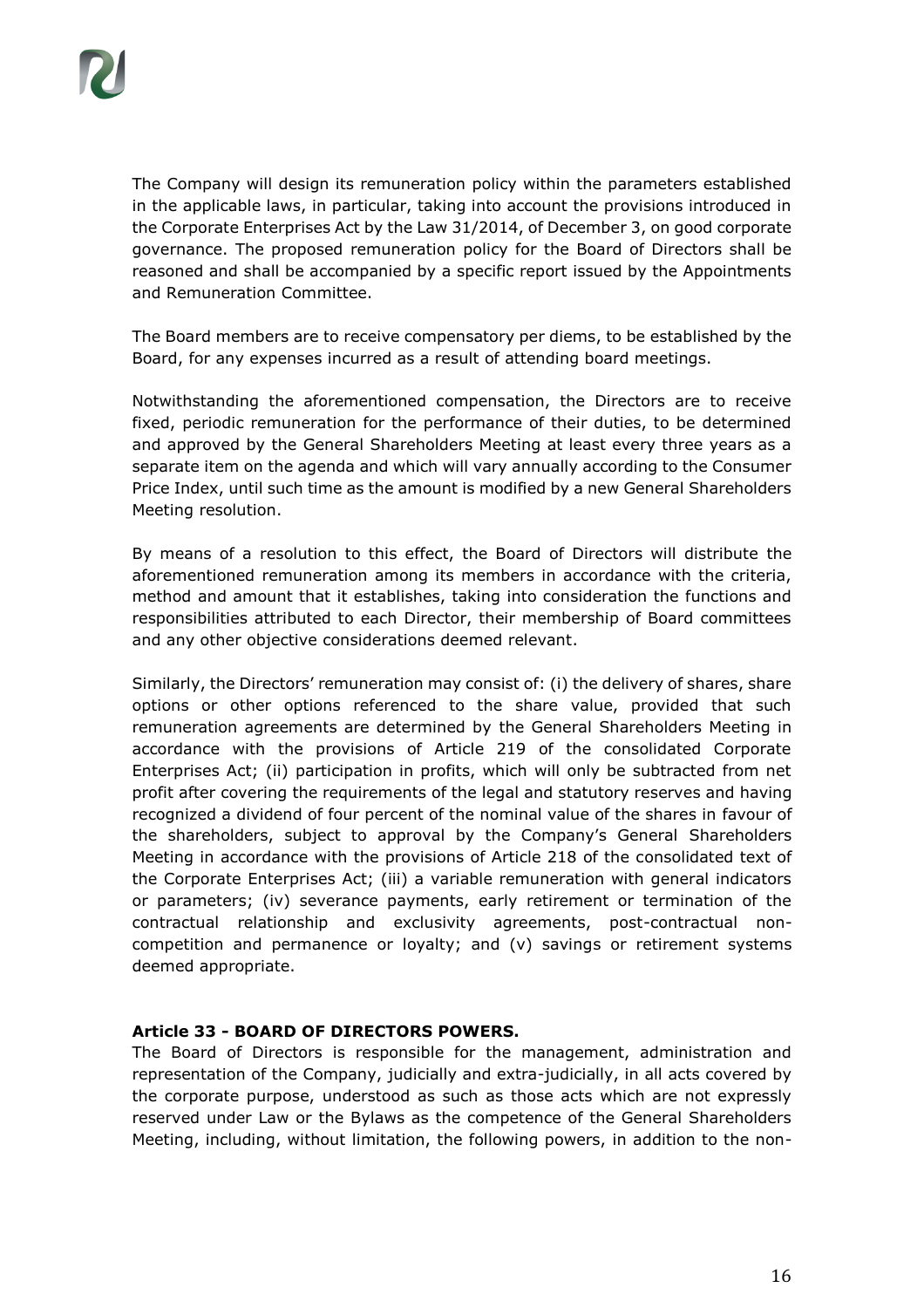delegable powers established in Articles 249 bis and 529 ter of the Corporate Enterprises Act:

- 1. The appointment and removal of all staff and the establishment of their wages, salaries and bonuses, as well as the contracting, payment and cancellation of the obligatory social security and work accident insurance.
- 2. To administrate, rule and govern all issues and negotiations included in the corporate purpose and the corporate assets, collect rents, debts, profits, earnings, pensions, request, liquidate and charge accounts, issuing receipts, balances and termination settlements, give or receive rural or urban properties on behalf of or for the Company as a lease or sharecropping, with the agreements deemed appropriate, terminate or cancel such contracts, evict sharecropping farmers, settlers, tenants, leasers, hold-over tenants and any other type of occupants; purchase and sell goods, sign invoices, policies, data, guides and legal statements, effect payments, accept and settle accounts, employ the corporate funds, securities and effects, and administer their investment and placement.
- 3. To contract charters and all kinds of sea, air and land transport; withdraw letters, certificates, shipments, parcels, money or telegraphic and declared values from Communications offices, and forwarded goods and effects from rail, shipping, transport companies in general, and from customs offices and agencies.; lodge protests and claims, make payments on account and payments for goods; open, answer and sign correspondence and maintain business records in accordance with the provisions of the Law; lodge protests for breakdowns, contract insurance against risks derived from transportation, fire and occupational accidents, sign the corresponding policies or documents and receive payment, if any, of compensation, request and withdraw quotas of raw materials or items a commercial nature.
- 4. To issue, endorse, intervene, accept, collect, discount bills of exchange and other drafts; formulate redraft charges; enter protests for non-acceptance of payment; open and cancel, at the Bank of Spain, or any other credit institution, current, ordinary or credit accounts, with personal guarantees, or guaranteed by securities or other commercial papers, and to this effect signing cheques, money orders and other documents and withdrawing cheque books, constituting and withdrawing deposits and bonds, including the Government Depositary, and to collect their interests.
- 5. To purchase, sell, exchange and pledge securities and collect their interest, dividends and amortization, and generally operate with Official Savings Banks and Banks, including the Bank of Spain and all other official Banks, in accordance with the applicable legislation and banking practices.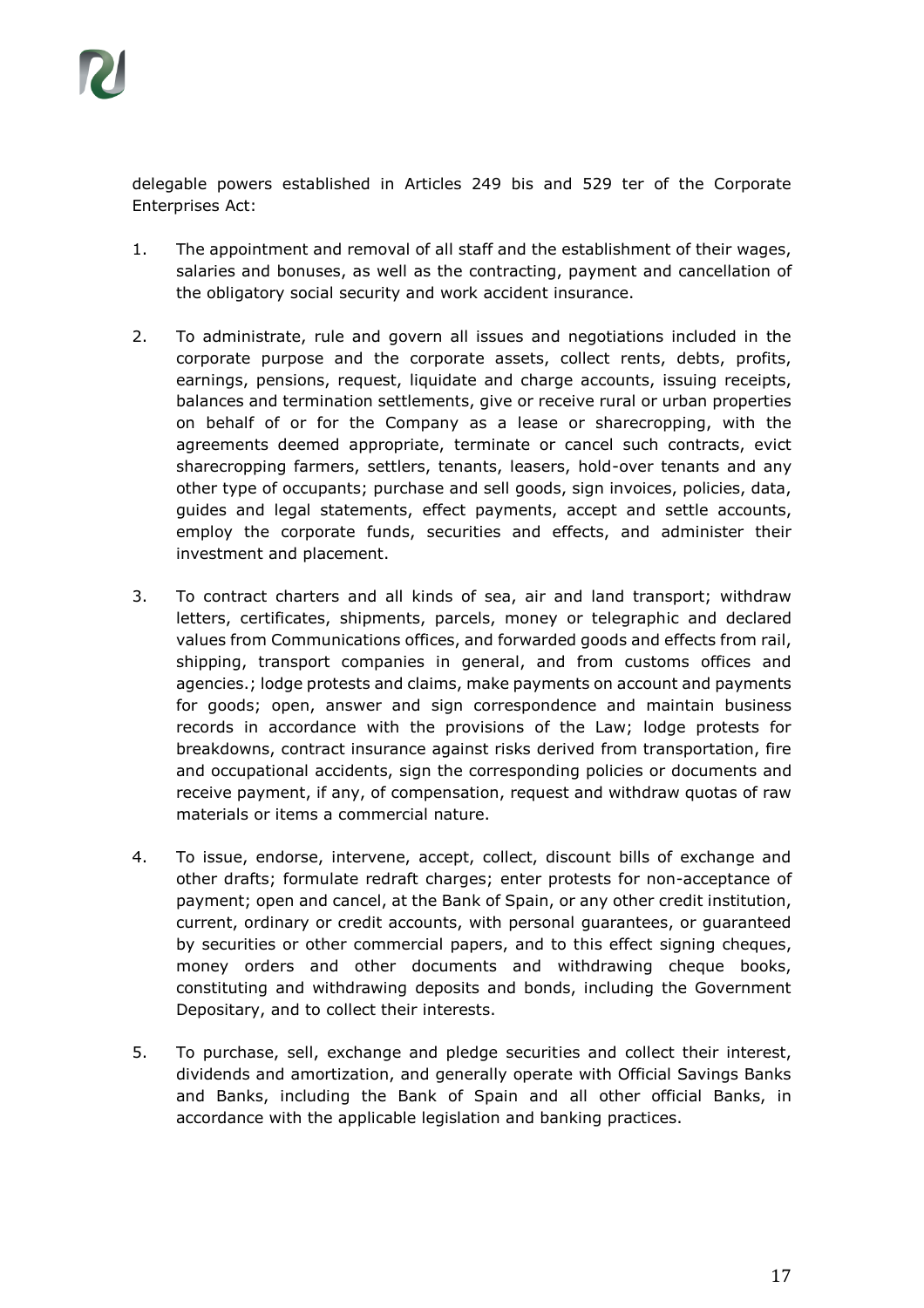

- 6. Declarations of construction and planting, definition of boundaries, boundary marking, groupings, divisions, segregations, constitution of horizontal property, establishing the regulations that shall govern the future owners association and applying for all types of necessary licenses and permits.
- 7.
- a) To undertake transactions, commitments and waivers; give and accept goods for payment; effect and receive loans from any public, official or private Bank or Credit Banks, Rural Savings Banks or Credit Cooperatives or any other official or private organization or entity; constitute, accept, amend, acquire, dispose of, postpone and cancel, wholly or in part and prior to maturity, mortgages, pledges, antichreses prohibitions, conditions and all kinds of limitations or guarantees.

To constitute, accept, divide, dispose of, levy, redeem and extinguish usufructs, easements, censuses, registrable leases and other rights in rem, exercising all the powers derived therefrom.

- b) To co-sign, secure and provide guarantees in favour of individuals and legal entities. The power detailed in this section b) corresponds exclusively to the Board of Directors and may not be delegated, although singular agents may be designated and granted the mentioned power in the terms expressed in the authorization.
- 8. To purchase, sell and exchange, purely or conditionally, at a received price, in cash or in instalments, all kinds of fixed and movable assets, rights in rem and personal rights, agreeing guarantees for the part of the deferred price, including mortgages, and cancelling them once fully satisfied.
- 9. To take part in tenders and auctions, make proposals and accept interim and final awards, constituting the corresponding securities. To assign the adjudications, whether works or services, to third parties, implement the same and perceive the corresponding retribution.
- 10. To celebrate all kinds of acts, business and contracts, independently of their class, granting all public and private documents as may be necessary. Request notarial deeds of all kinds, promote ownership and exemption from taxation proceedings, and monitor the same through all their respective stages, request registration and entries in the Land and Commercial Registries, divide communal estates, make, accept and answer notifications and notarial requirements.
- 11. To participate in other civil or commercial Companies, associations and foundations, underwriting securities, ownership interests or shares, disbursing the corresponding amount through the contribution of goods or rights,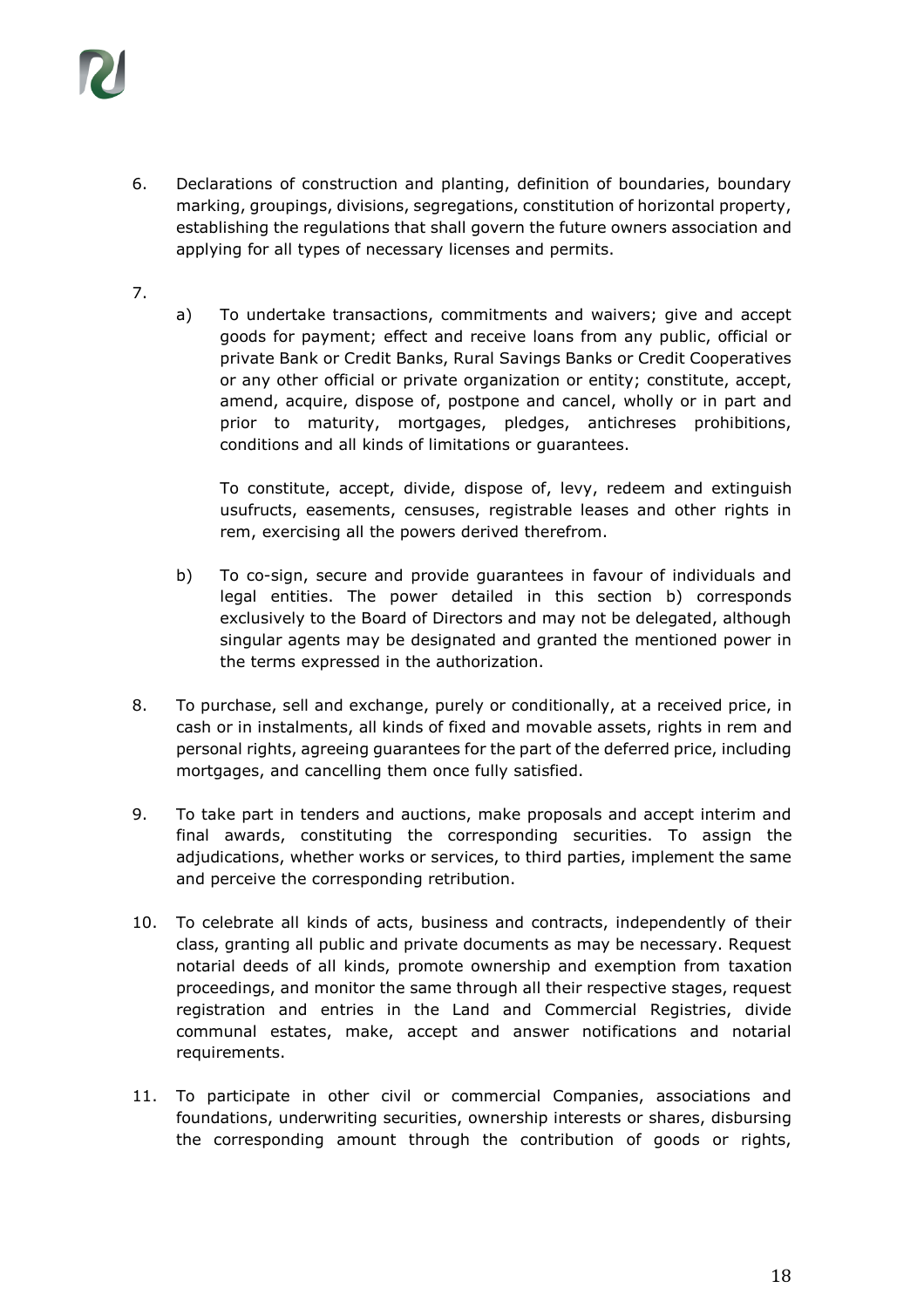attending General Shareholders Meetings, exercising the corresponding rights, accepting and exercising positions in the Governing Body, undertaking representation with full powers to exercise all the rights and fulfil all obligations as a partner or shareholder, including in the event of dissolution or liquidation, accepting and receiving part of the common equity that is awarded to the Company in such a case.

12. To appear in person or by means of solicitors, through the granting for this effect of the corresponding powers before all classes of Authorities, Corporations, Companies, Associations, Offices or Branches, whether pertaining to the European Communities, the State, Autonomous Regions, Provinces, Municipalities, Courts, Prosecutors, Unions, Delegations, Committees, Commissions, Boards, Juries, Ministries, Labour Tribunals, National Institutes or Savings Banks or other Centres or Organizations of all degrees, jurisdictions and instances, exercising rights, actions and exceptions, as plaintiff, defendant, intervener, complainant or in the concept of procedural legitimization, actively or passively as appropriate in each case, in all civil, singular or universal cases; payment write-offs and extensions, defaults, insolvency and bankruptcy; declarative or executive; acts of voluntary jurisdiction; criminal procedures; governmental appeals, litigation and economic-administrative; or in any other proceeding of any kind or nature, either before domestic Courts or those of the European Communities.

To desist from proceedings; prepare ordinary or extraordinary appeals, without exception, including cassation, revision or annulment, up until such time as a final resolution is obtained and compliance with the same produced. To ratify written documents when such a requisite is demanded.

- 13. To arrange the issue of shares, debentures, notes, bonds and other similar financial instruments which the General Shareholders Meeting agrees to circulate, accepting contributions in cash, fixed or movable assets, for the valuation agreed with the purchasers as permitted under the powers, under the terms of the applicable Corporate Enterprises Act.
- 14. To chair, by means of its Chair, the Ordinary and Extraordinary General Meetings, to which it will propose all the initiatives, improvements, amendments or prior consultations for the development of the corporate purpose, whilst simultaneously resolving the queries of the shareholders in relation to the same issues.
- 15. To submit to the financial statements, the management report and the proposed allocation of profits to the Ordinary General Shareholders Meetings, as well as, when applicable, the consolidated financial statements and management report, together with all the data necessary to report on and to clarify any aspect of the document submitted to the consideration of the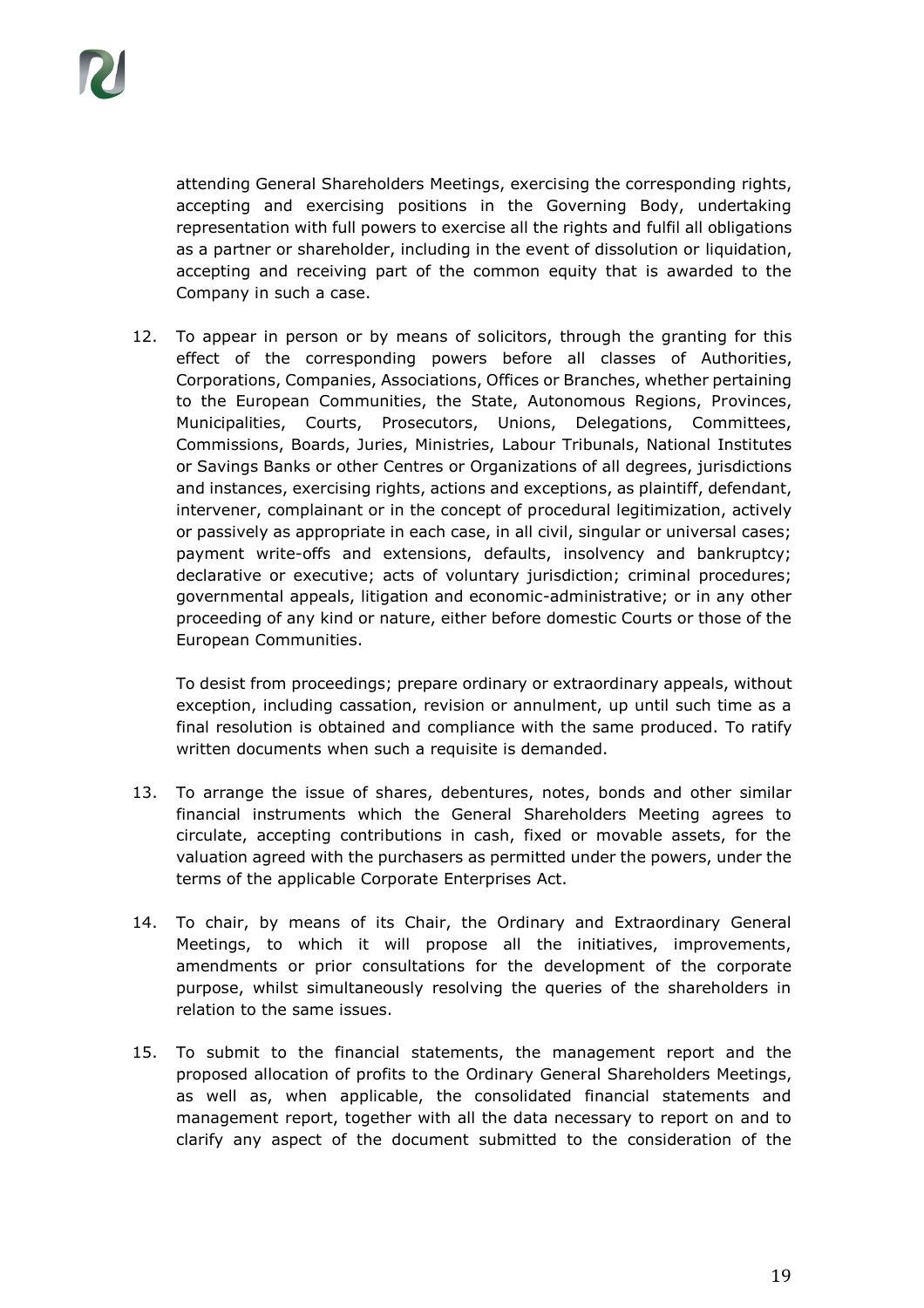

General Meeting.

- 16. To regulate and direct corporate business.
- 17. To resolve any doubts arising from the interpretation of these Bylaws, as well as any arising from the interpretation of any internal Regulations issued.
- 18. To delegate to the individual or company deemed appropriate and to grant, to this effect, the corresponding powers, and each and every one of the corresponding powers under these Bylaws or General Shareholders Meeting resolutions, with the exception of those which, under the current legislation, are exclusive to the Board of Directors and, as such, cannot be delegated, under the provisions of the Law.

#### **Article 34 - CHAIR OF THE BOARD OF DIRECTORS.**

The Chair of the Board of Directors is responsible for:

- a) Drafting, signing and processing the calls of the General Shareholders Meeting and the Board of Directors Meetings, as well as for chairing the Board of Directors Meetings, establishing the agendas of the Meetings and directing the discussions and debate.
- b) Chairing the General Shareholders Meeting.
- c) Resolving any doubts relating to the procedure of the General Shareholders Meetings and the Board of Directors Meetings that may arise.
- d) Ensuring that directors receive sufficient information sufficiently in advance to deliberate and adopt resolutions on the items of the agenda.
- e) Stimulating debate and the active participation of directors during the meetings, safeguarding their freedom to adopt positions.

#### **Article 35 - SECRETARY OF THE BOARD OF DIRECTORS.**

The Secretary of the Board of Directors is responsible for:

a) Drafting and signing the Minutes corresponding to the General Shareholders Meetings and the Board of Directors Meetings, attesting to their content and that of the resolutions adopted, the transcription of the same into the corresponding official books, the issue of certifications justifying the resolutions and the custody of the documentation referring to the same.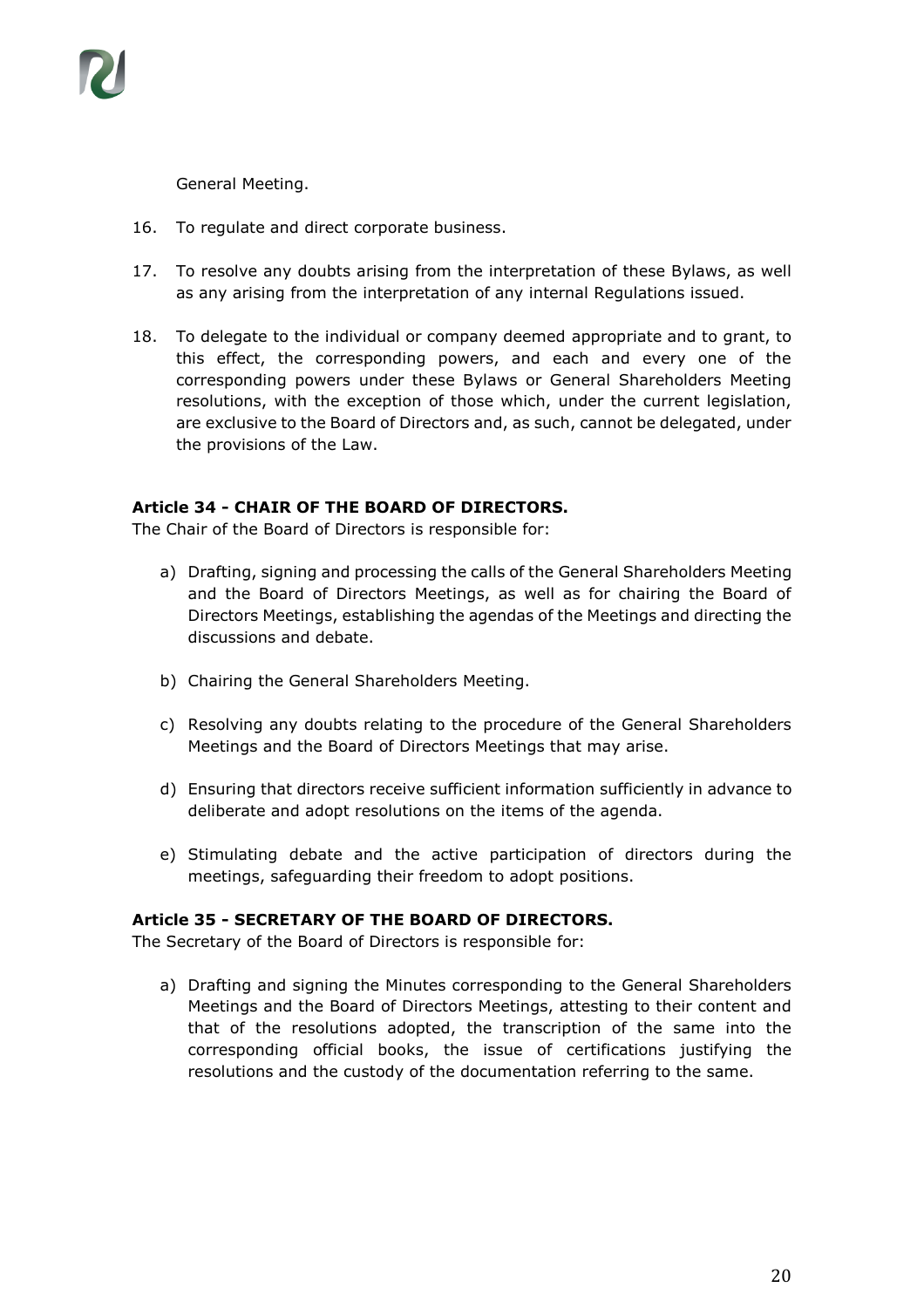- b) Ensuring that the actions of the Board of Directors comply with the applicable legislation and are in accordance with the Bylaws and other internal regulations.
- c) Assisting the Chair to facilitate the Directors with relevant information for the exercise of their function in good time and in the appropriate format.

#### **Article 36 - CHIEF EXECUTIVE OFFICERS AND EXECUTIVE COMMITTEE.**

The Board of Directors may agree to designate one or more Chief Executive Officers and a Delegate Committee from among its members. In the event of the appointment of a CEO, the corresponding contract must be signed in accordance with the terms established in the current legislation.

In such a case, the agreement must either list the powers delegated or express the delegation of all powers which may be legally delegated in accordance with the Bylaws and, when applicable, those which have been conferred to the Board by the General Shareholders Meeting and which may also be delegated. For this purpose, it must be noted that the powers contained in Articles 249 bis and 529 ter of the Corporate Enterprises Act, and those contained in Article 34 of these Bylaws, cannot be delegated.

The permanent delegation of the Board of Directors' powers to an Executive Committee or to one or more Chief Executive Officers and, when applicable, the designation of Directors who are to assume such posts, necessarily requires the favourable vote of two thirds of the members of the Board, and will not enter effect until its due registration in the Companies Register.

# **Article 36 bis. - THE AUDIT, COMPLIANCE AND CONFLICTS OF INTEREST COMMITTEE.**

- 1. The Board of Directors shall create and maintain an Audit, Compliance and Conflict of Interest Committee, which shall be mandatory and permanent in nature.
- 2. The Audit, Compliance and Conflicts of Interest Committee is to be composed exclusively of non-executive directors appointed by the Board of Directors, two of whom, at least, must be independent directors, and one shall be appointed taking into account their knowledge and experience in accounting, auditing or both.
- 3. The Bylaws or the Board of Directors Regulation must, in accordance with the provisions of the same, establish the number of members of the Audit, Compliance and Conflict of Interest Committee, as well as the Committee's competences and operational regulations.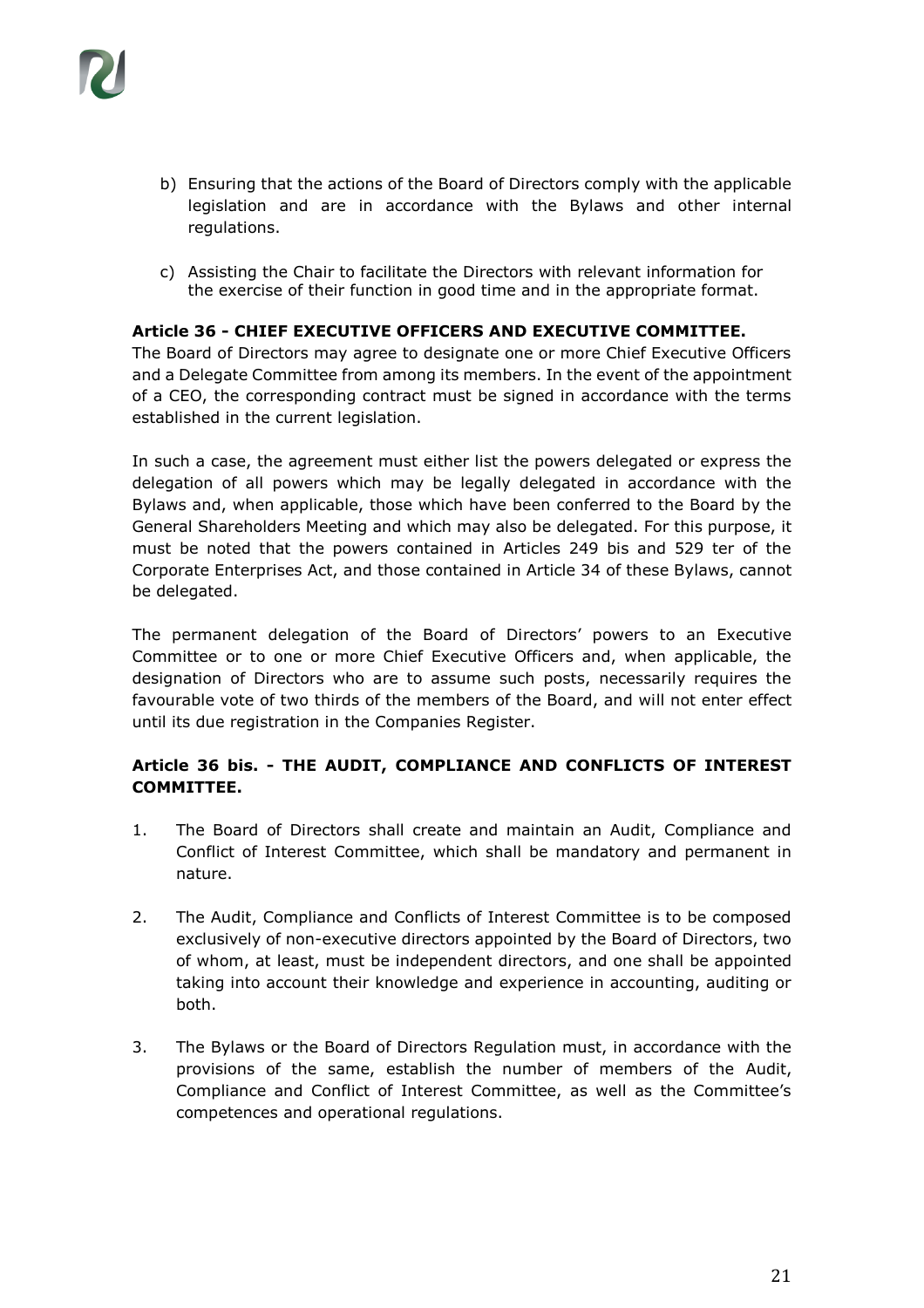

- 4. The Chair of the Audit, Compliance and Conflict of Interest Committee will be appointed by the Board of Directors from among the Committee's members, and must be substituted each four years. A Director may be re-elected Chair of the Committee one year after the termination of his/her previous term. The Audit, Compliance and Conflict of Interest Committee is also to appoint a Secretary, who need not be a member of the same.
- 5. Notwithstanding the provisions established in the Bylaws or the Board of Directors Regulation, the Audit, Compliance and Conflict of Interest Committee is to be composed of a minimum of three and a maximum of five directors, and is to be chaired by an independent Director.
- 6. The Audit, Compliance and Conflict of Interest Committee's members are to be appointed in accordance with their knowledge and experience in the field of accounts, audits or risk management.
- 7. Without prejudice to any other duties that may be assigned by the Board of Directors or its Chair, and under the current legislation, the Bylaws or the Board Regulations, the Audit, Compliance and Conflicts of Interest Committee shall exercise the following functions:
	- a) Inform the annual financial statements, as well as on the half-yearly and quarterly financial statements, that must be filed with the regulatory or market supervision bodies, indicating the internal control systems, the monitoring procedures followed and compliance through the internal audit, and, where appropriate, the accounting principles applied.
	- b) Inform the Board of Directors of any amendments to accounting criteria and balance sheet and off balance risks.
	- c) Report to the General Meeting on the issues raised during the same on matters of its competence.
	- d) Propose to the Board of Directors, for submission to the General Shareholders Meeting, the appointment of the external Accounts Auditors.
	- e) Supervise the internal audit services. The Committee shall have full access to the internal audit and will report during the process of selection, appointment, renewal and removal of its Director and on the establishment of the Director0s remuneration. The Committee must also report on the budget of this department.
	- f) To be informed of the Company's financial reporting process and internal control systems.
	- g) Liaise with the external auditors to receive information concerning matters that may jeopardize their independence, in addition to any other issues related to the development of the account auditing process.
	- h) Meet with the Directors deemed pertinent to the Committee's meetings in order that they may inform to the degree agreed by the Audit Committee.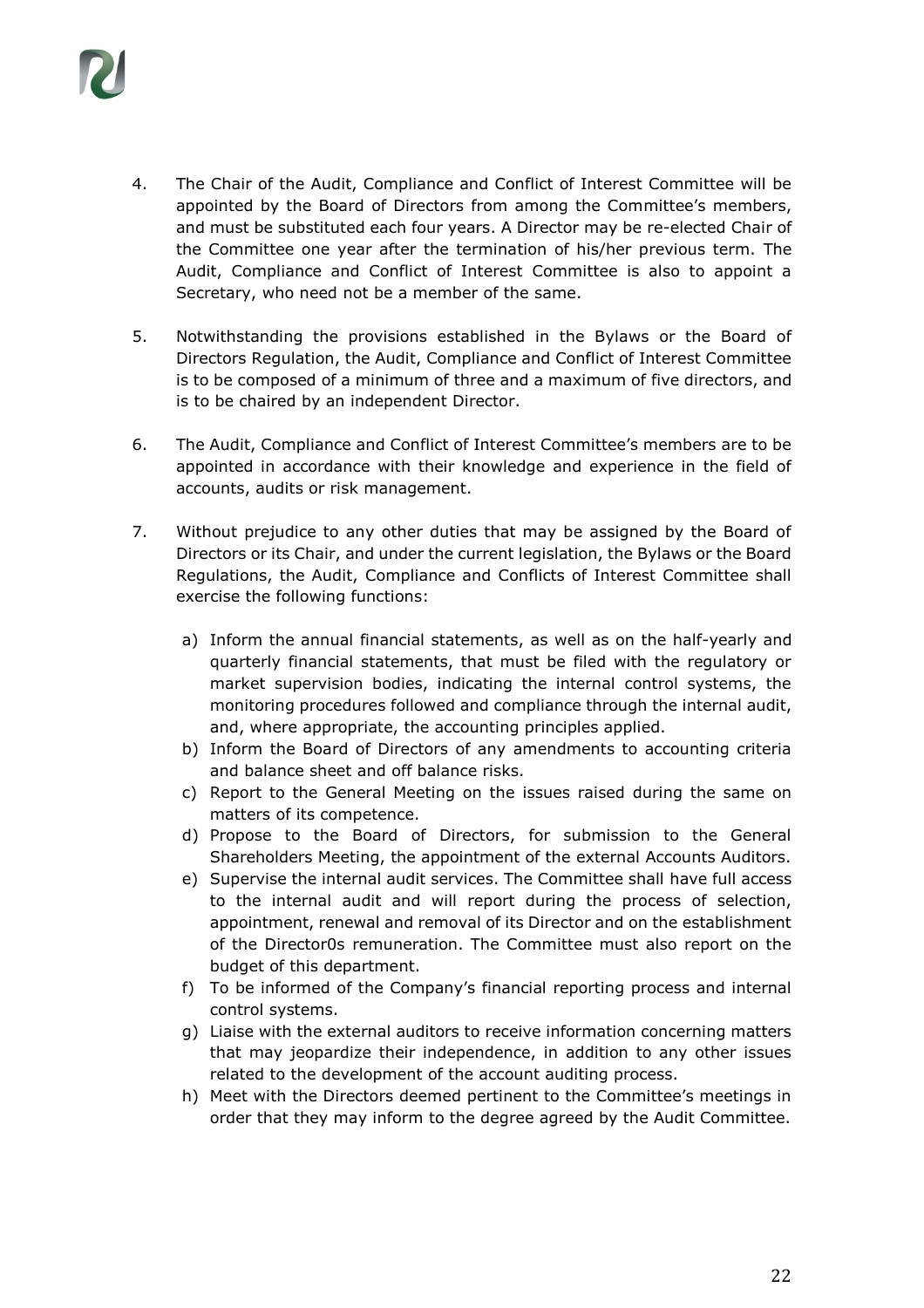

i) Prepare an annual report on the activities of the Audit Committee, which must be included in the management report.

1st. In relation with the information and internal control systems:

- a) Supervise the preparation and integrity of company's financial reporting, monitoring compliance with legal provisions, the accurate demarcation of the consolidation perimeter and the correct application of accounting principles
- b) Periodically review the internal control and risk management systems, in order that the main risks, including tax risks, are identified, managed and disclosed properly, as well as discussing with the auditor any significant weaknesses detected in the internal control system in the course of the audit.
- c) Supervise and safeguard the independence and efficacy of the internal audit function and supervise the same, with full access to the audit; propose the selection, appointment, reappointment and removal of the head of internal audit; propose the budget for this service and establish the remuneration of its Director; receive regular reports on its activities and the service's budget; and verify that Senior Management is acting on the findings and recommendations of its reports.
- d) Establish and supervise a mechanism whereby staff can report confidentially and, if necessary, anonymously, any irregularities of potential importance, especially those of a financial and accounting nature, detected within the company.
- e) Meet with any Company employee or manager, to the extent that it must be able to require their appearance without the presence of another senior officer.
- f) The Audit, Compliance and Conflict of Interest Committee is to report to the Board, prior to the Board's adoption of the corresponding decisions, on the following matters:
	- i. The financial reporting that all listed companies must periodically disclose. The Committee must ensure that interim financial statements are prepared under the same accounting principles as those employed for the annual financial statements and, to this end, may ask the external auditor to conduct a limited revision.
	- ii. The creation or acquisition of shares in special purpose vehicles or entities resident in countries or territories considered tax havens, and any other transactions or operations of a comparable nature whose complexity might impair the transparency of the Group.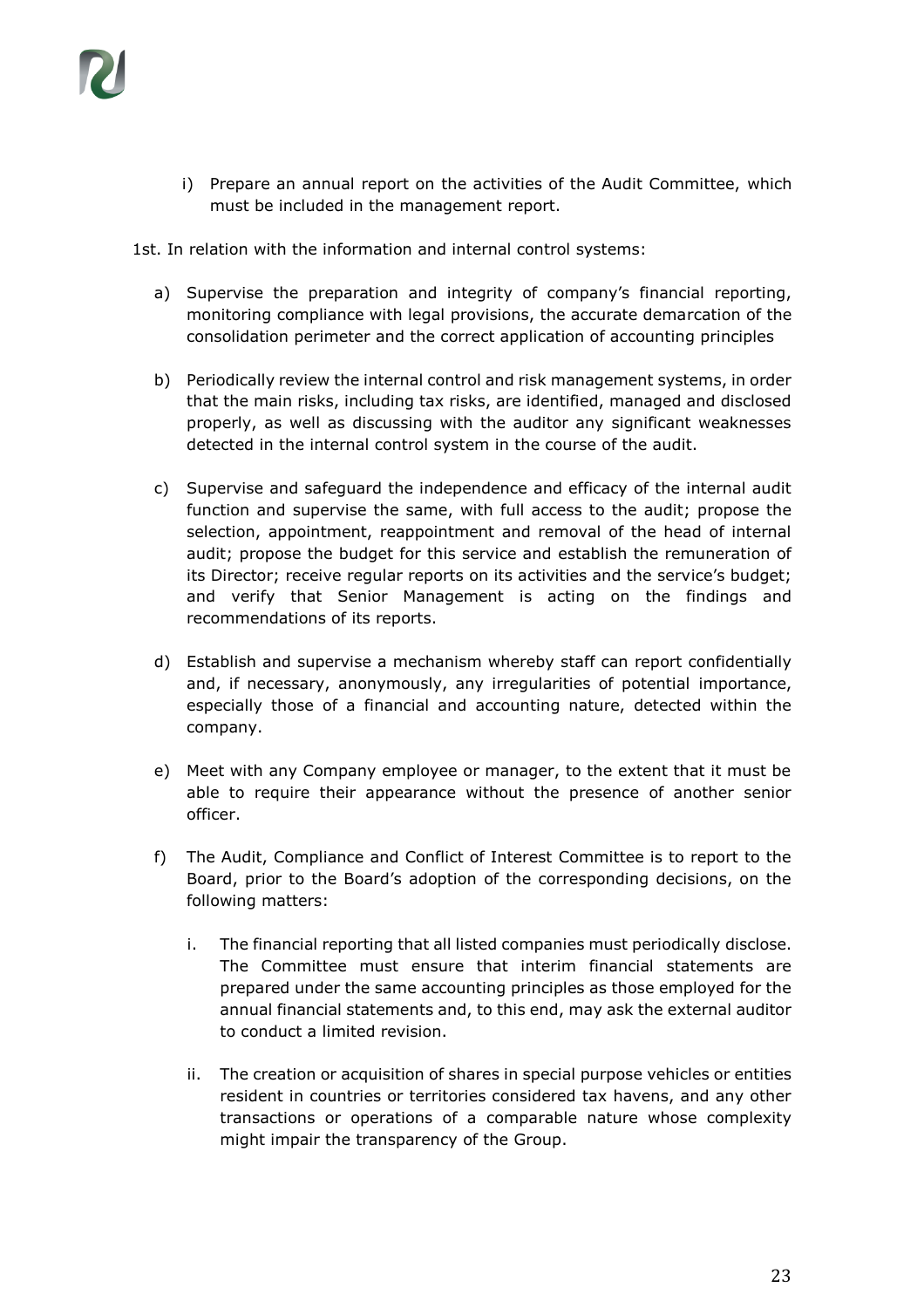

- iii. Transactions with related parties.
- g) Supervise compliance with the Internal Code of Conduct in relation to the Securities Market and the Policy on the Use of Material Information and corporate governance regulations.
- 2. In relation to the external auditor:
	- a) Submit proposals to the Board of Directors, for their submission to the General Shareholders Meeting, for the selection, appointment, reappointment and removal of external auditors, and the terms of their engagement
	- b) Receive regular information from the external auditor on the progress and findings of the audit programme, and verify the Senior Management's observance of its recommendations.
	- c) Ensure the independence of the external Auditor, and to this effect:
		- i. That the company reports any change of auditor to the Spanish Securities Market Commission as a significant event, accompanied by a statement of any disagreements arising with the outgoing auditor and the reasons for the same.
		- ii. That the Company and the auditor adhere to current regulations on the provision of services other than audit services, the limits applicable to the concentration of the auditor's business activity and, in general, all other regulations established to ensure the independence of the auditors. In all cases, the Committee must receive a statement from the external auditors on an annual basis relative to their independence in relation to the Company or companies directly or indirectly related thereto, as well as information on additional services of any kind provided and the corresponding fees perceived from such companies by the external auditor or by persons or entities related to the auditor pursuant to the provisions of the legislation applicable to the account auditing.
		- iii. The examination of any circumstances giving rise to the resignation of the external auditor.
	- d) Issue annually, prior to the issuance of the account audit report, a report expressing an opinion on the independence of the accounts auditor. This report shall include, in all cases, the assessment of the provision of additional services referred to in section (c)(ii) above, considered individually and collectively, other than the statutory audit and in relation with the regulations governing independence or the audit regulations.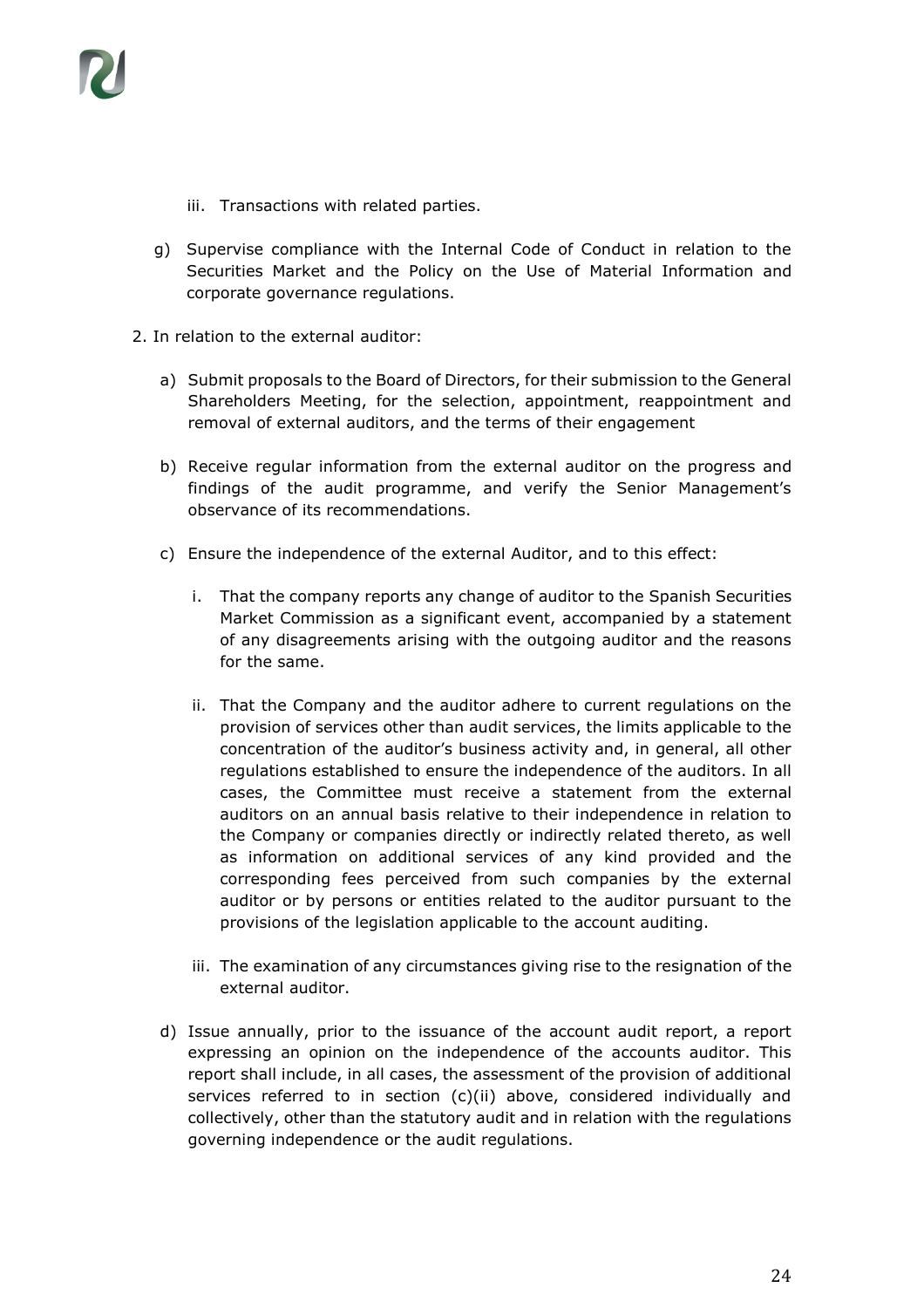e) Favour the undertaking by the Group auditor of the auditing of all the group companies

The operation of the Audit Committee shall be governed by the rules determined by the Board of Directors in the corresponding internal Regulations.

Minutes of the Audit, Compliance and Conflict of Interests Committee meetings shall issued and copies sent to all Board members.

#### **Article 36 ter. - APPOINTMENTS AND REMUNERATION COMMITTEE.**

The Board of Directors shall create and maintain an Appointments and Remunerations Committee, which shall be mandatory and permanent in nature.

The Appointments and Remuneration Committee is to be composed of a minimum of three and a maximum of five Directors, appointed by the Board of Directors. All members must be external Directors. At least two of the members of the Appointment and Remuneration Committee shall be independent Directors.

The Chair of the Committee shall be appointed from among the independent Directors who form part of the same.

Without prejudice to any other duties that may be assigned by the Board of Directors or its Chair, and under the current legislation, the Bylaws or the Board Regulations, the Appointments and Remuneration Committee shall exercise the following functions:

- a) Assess the skills, knowledge and experience necessary for Board members. For this purpose, it will define the functions and capabilities to be met by the candidates for each vacancy, and determine the time and dedication necessary for them to properly perform their duties.
- b) Establish a target representation for the least-represented gender on the Board of Administrators and prepare guidelines on how this target may be met.
- c) Submit to the Board of Directors the proposals for the appointment of independent directors for their designation via co-optation or for their submission to the decision of the General Shareholders Meeting, as well as proposals for re-election or removal of such directors by the General Shareholders Meeting.
- d) Inform the proposals for the appointment of the remaining directors for their designation via co-optation or for their submission to the decision of the General Shareholders Meeting, as well as proposals for the re-election or removal of such directors by the General Shareholders Meeting.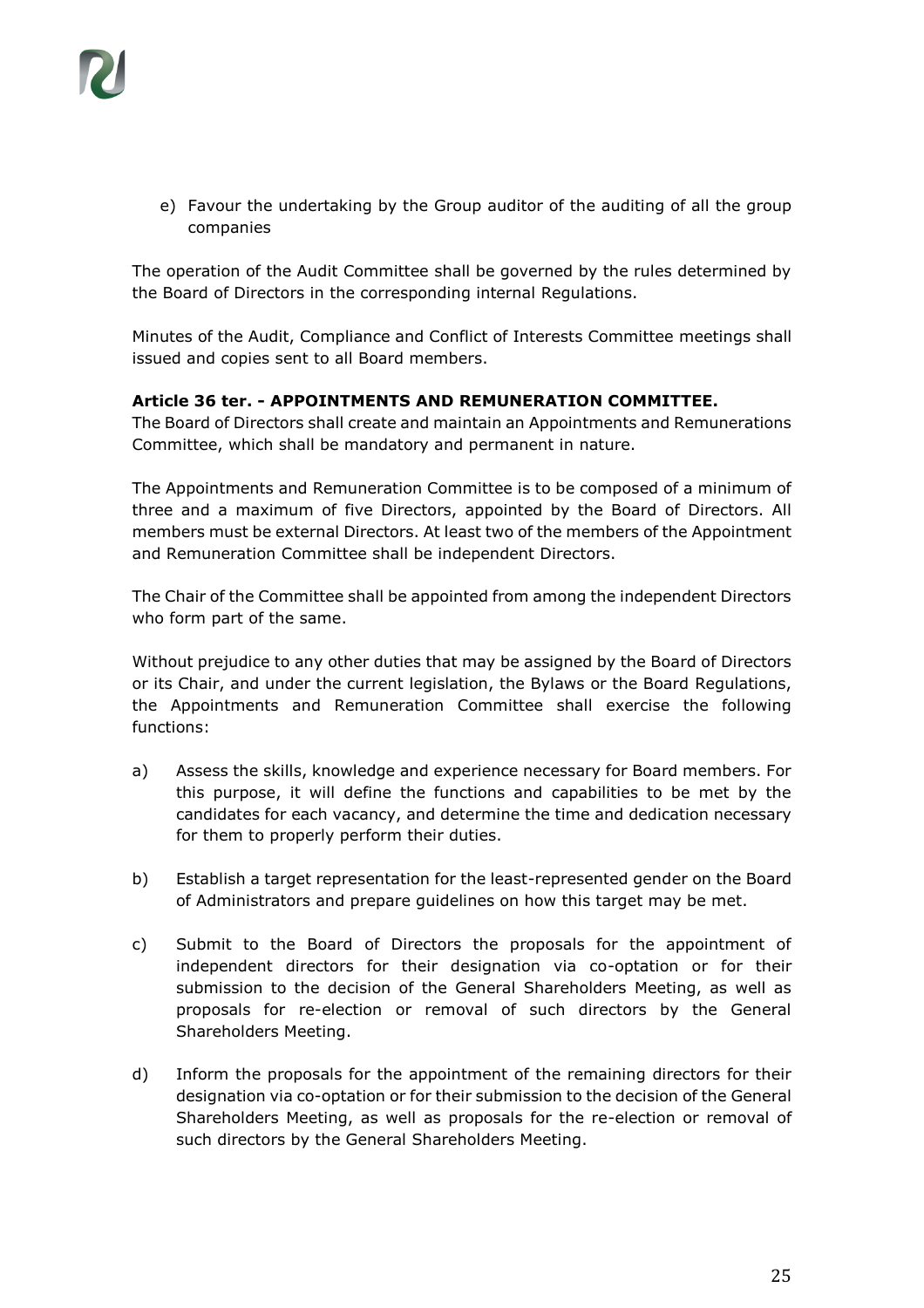

- e) Inform the proposals for the appointment and removal of senior managers and the basic terms of their contracts.
- f) Review and organize the succession of the Chair of the Board of Directors and of the Company's chief executive and, where appropriate, make recommendations to the Board in order that the succession occurs in an orderly and well-planned manner.
- g) Propose to the Board of Directors the remuneration policy of the directors and the general managers, or that of those who carry out senior management duties and are directly dependent on the Board, executive committees or CEOs, as well as the individual remuneration and other contractual terms and conditions of the executive directors.
- h) Any matters within its competence as may be requested by the Chair of the Board of Directors.
- i) Any other competences attributed by the Board of Directors in the corresponding Regulation.

The operation of the Appointments and Remuneration Committee shall be governed by the rules determined by the Board of Directors in its corresponding Regulations.

Minutes of the Appointments and Remuneration Committee meetings shall issued and copies sent to all Board members.

#### **CHAPTER SIX: BALANCE SHEET, FINANCIAL STATEMENTS AND DISTRIBUTION OF PROFIT.**

#### **Article 37 - FISCAL YEAR.**

The fiscal year begins on the first of January and ends on the thirty-first of December each year.

#### **Article 38 - COMPOSITION AND PREPARATION OF THE FINANCIAL STATEMENTS.**

The financial statements must be prepared by the Board of Directors, together with the management report, the proposed profit distribution and, when applicable, the consolidated financial statements and management report, within three months as of the year end.

The Company's financial statements are to include the balance sheet, the income statement, a statement reflecting the changes in net equity during the year, a cash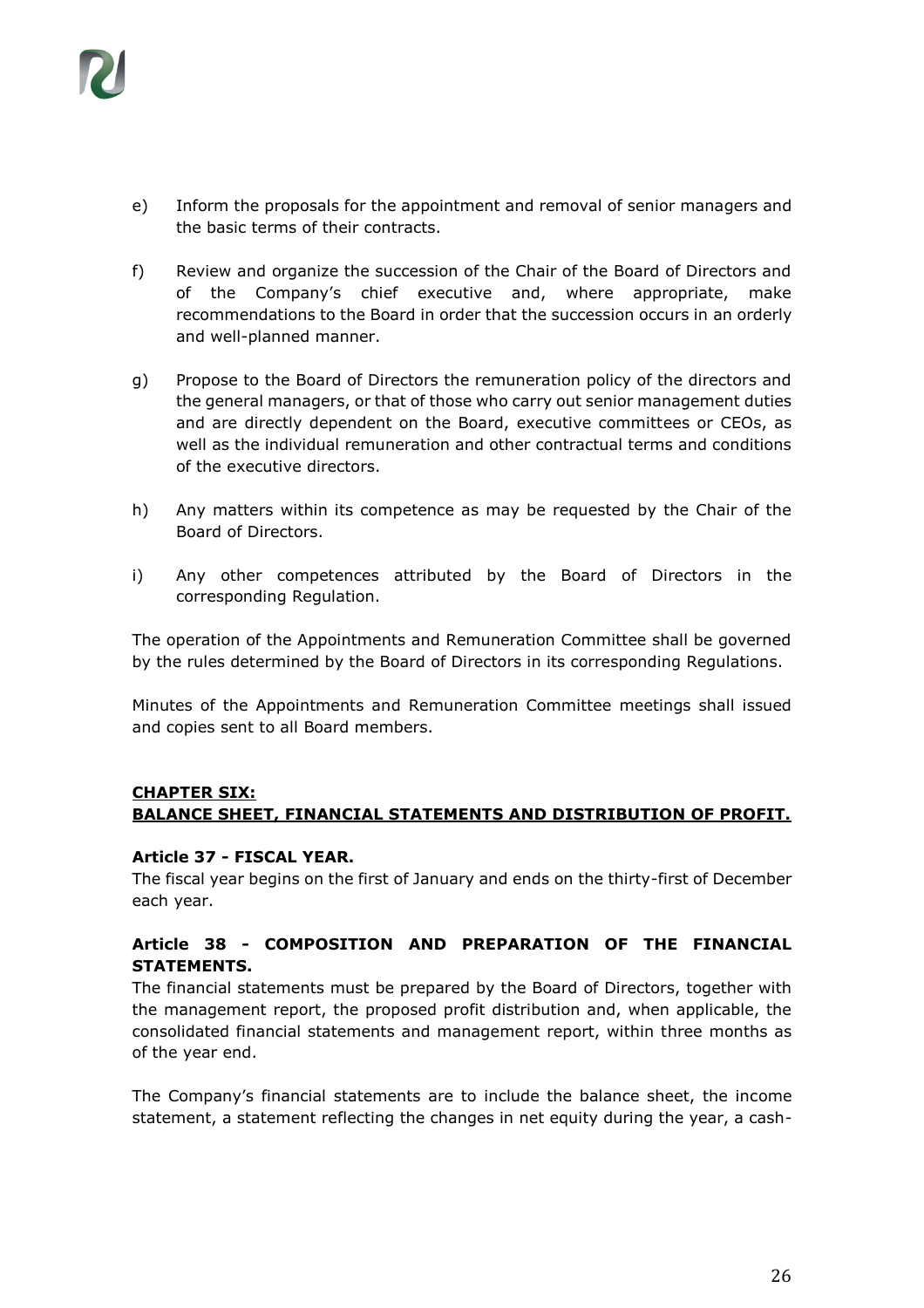flow statement and the report, which are to be drafted in accordance with the requisites and the content expressly required by Law.

The financial statements and the management report must be signed by all the Directors, as required by Law. The absence of the signature of any Director is to be indicated in the corresponding documents, with express mention of the cause for the absence.

When legally applicable, the financial statements and the management report are to be verified by the Accounts Auditors in accordance with the Law.

#### **Article 39 - APPROVAL OF THE FINANCIAL STATEMENTS.**

Each year's financial statements may only be approved by the General Shareholders Meeting, called and held in accordance with the terms established by Law and by these Bylaws.

All shareholders will have free and immediate access, as of the convocation of the General Shareholders Meeting, to all the documents to be submitted for the Meeting's approval, as well as to the Accounts Auditors report, in the form established under Law.

#### **Article 40 - DISTRIBUTION OF PROFITS.**

The General Shareholders Meeting is to resolve, in the manner permitted under Law, the distribution of the profit from the previous fiscal year, as determined by the approved balance sheet.

Dividends may only be distributed against profit from the year or against unrestricted reserves when the legally-established requisites are met and in the conditions established by Law.

The legal reserve must be integrated into the resources to the percentage established under Law.

The distribution, if agreed, of the profit in the form of dividends is to be carried out in proportion to each shareholder's paid-in capital. The profit distribution agreement adopted by the General Shareholders Meeting must indicate the day as of which the payment must be verified and the form in which it is to be effected.

#### **Article 41 - INTERIM DIVIDENDS.**

The distribution of interim dividends to shareholders may be agreed by the General Shareholders Meeting or by the Company's Directors, in compliance with the requisites established in the current Corporate Enterprises Act.

# **Article 42 - LIMITATIONS ON DIVIDEND CLAIMS.**